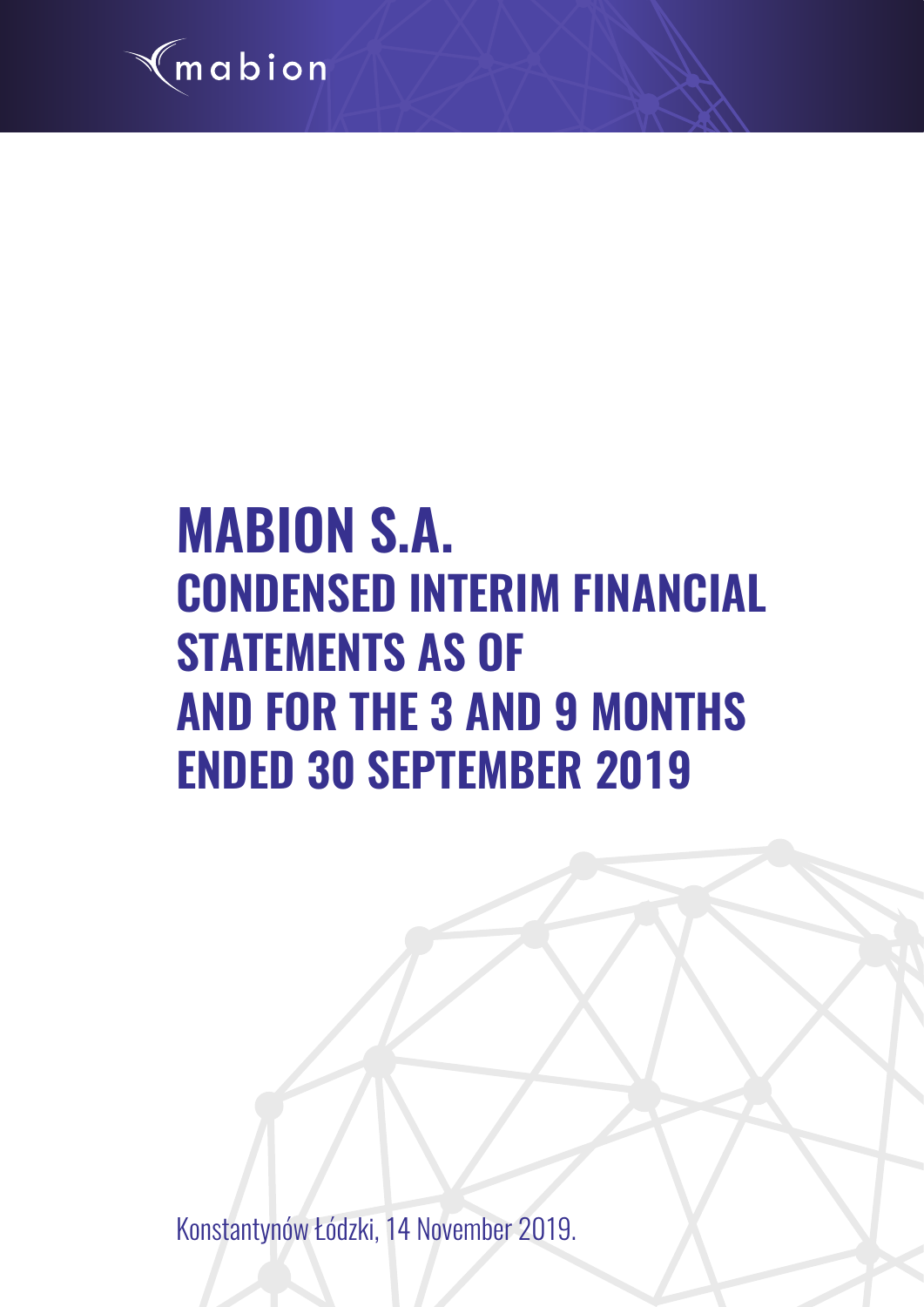| in PLN thousand,<br>unless otherwise stated                   |     | 1 July 2019<br>- 30 September<br>2019<br>(unaudited) | 1 January 2019<br>-30 September<br>2019<br>(unaudited) | <b>1 July 2018</b><br>- 30 September<br>2018<br>(unaudited) | 1 January 2018<br>- 30 September<br>2018<br>(unaudited) |
|---------------------------------------------------------------|-----|------------------------------------------------------|--------------------------------------------------------|-------------------------------------------------------------|---------------------------------------------------------|
| Revenues from research and<br>development services            |     |                                                      |                                                        |                                                             |                                                         |
| Cost of sold services                                         |     | ÷,                                                   |                                                        | ÷,                                                          |                                                         |
| <b>Gross profit on sales</b>                                  |     | ÷                                                    | ٠                                                      | $\overline{\phantom{a}}$                                    |                                                         |
| <b>Research and development costs</b>                         | 8,9 | (9124)                                               | (30218)                                                | (8309)                                                      | (35039)                                                 |
| General and administrative expenses                           | 8   | (5673)                                               | (17566)                                                | (4424)                                                      | (15784)                                                 |
| Other operating income                                        | 10  | 594                                                  | 1687                                                   | 929                                                         | 2 1 3 0                                                 |
| Other operating costs                                         | 10  | (201)                                                | (559)                                                  |                                                             |                                                         |
| <b>Loss on operating activities</b>                           |     | (14404)                                              | (46656)                                                | (11804)                                                     | (48693)                                                 |
| <b>Financial revenues</b>                                     | 11  | 238                                                  | 777                                                    | 849                                                         | 658                                                     |
| <b>Financial costs</b>                                        | 11  | (2567)                                               | (2550)                                                 | (149)                                                       | (4251)                                                  |
| <b>Gross loss</b>                                             |     | (16733)                                              | (48429)                                                | (11104)                                                     | (52 286)                                                |
| Income tax                                                    | 21  |                                                      |                                                        |                                                             |                                                         |
| <b>NET LOSS</b>                                               |     | (16733)                                              | (48429)                                                | (11104)                                                     | (52 286)                                                |
| Other comprehensive income                                    |     |                                                      |                                                        |                                                             |                                                         |
| <b>TOTAL COMPREHENSIVE INCOME</b>                             |     | (16733)                                              | (48429)                                                | (11104)                                                     | (52 286)                                                |
| <b>Basic and diluted loss per share</b><br>(in PLN per share) |     | (1.22)                                               | (3.53)                                                 | (0.95)                                                      | (4.06)                                                  |

# CONDENSED INTERIM STATEMENT OF COMPREHENSIVE INCOME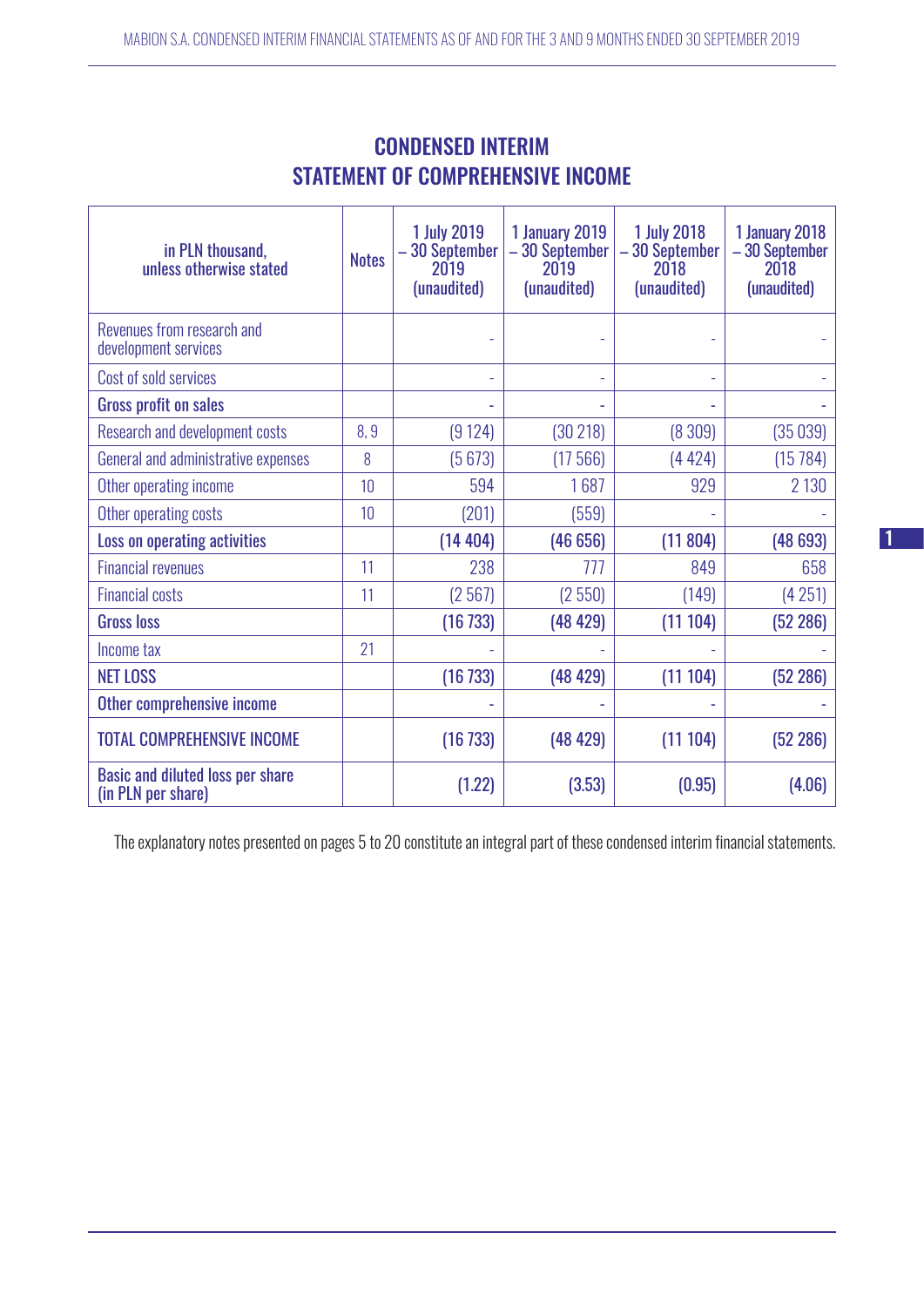# CONDENSED INTERIM STATEMENT OF FINANCIAL POSITION

| in PLN thousand                                | <b>Notes</b> | <b>30 September</b><br>2019<br>(unaudited) | 31 December 2018 |
|------------------------------------------------|--------------|--------------------------------------------|------------------|
| Tangible and intangible fixed assets           | 12           | 71846                                      | 72 445           |
| Long-term receivables                          |              |                                            | 110              |
| <b>Total non-current assets</b>                |              | 71846                                      | 72 555           |
| Inventory                                      | 13           | 7866                                       | 10 298           |
| Trade and other receivables                    | 14           | 3 1 4 4                                    | 2606             |
| Prepayments and accrued income                 |              | 859                                        | 840              |
| Cash and cash equivalents                      |              | 23 8 8 0                                   | 58 418           |
| <b>Total current assets</b>                    |              | 35 749                                     | 72 162           |
| <b>TOTAL ASSETS</b>                            |              | 107 595                                    | 144 717          |
| Share capital                                  |              | 1372                                       | 1372             |
| Share premium                                  |              | 108 923                                    | 108 923          |
| Other supplementary capitals                   |              | 715                                        | 714              |
| <b>Accumulated losses</b>                      |              | (117299)                                   | (68 870)         |
| <b>Total equity</b>                            | 15           | (6289)                                     | 42 139           |
| Deferred income                                | 16           | 42 502                                     | 32 656           |
| Loans and borrowings                           | 18           | 769                                        | 1386             |
| <b>Finance leases</b>                          | 19           | 2216                                       | 2027             |
| <b>Total non-current liabilities</b>           |              | 45 487                                     | 36 069           |
| Refundable prepayments for distribution rights | 17           | 46 701                                     | 43 969           |
| <b>Trade and other liabilities</b>             | 20           | 15 7 14                                    | 16 770           |
| Loans and borrowings                           | 18           | 854                                        | 900              |
| Deferred income                                | 16           | 3546                                       | 3546             |
| <b>Finance leases</b>                          | 19           | 1582                                       | 1324             |
| <b>Total current liabilities</b>               |              | 68 397                                     | 66 509           |
| <b>TOTAL LIABILITIES</b>                       |              | 113884                                     | 102 578          |
| <b>TOTAL LIABILITIES AND EQUITY</b>            |              | 107 595                                    | 144 717          |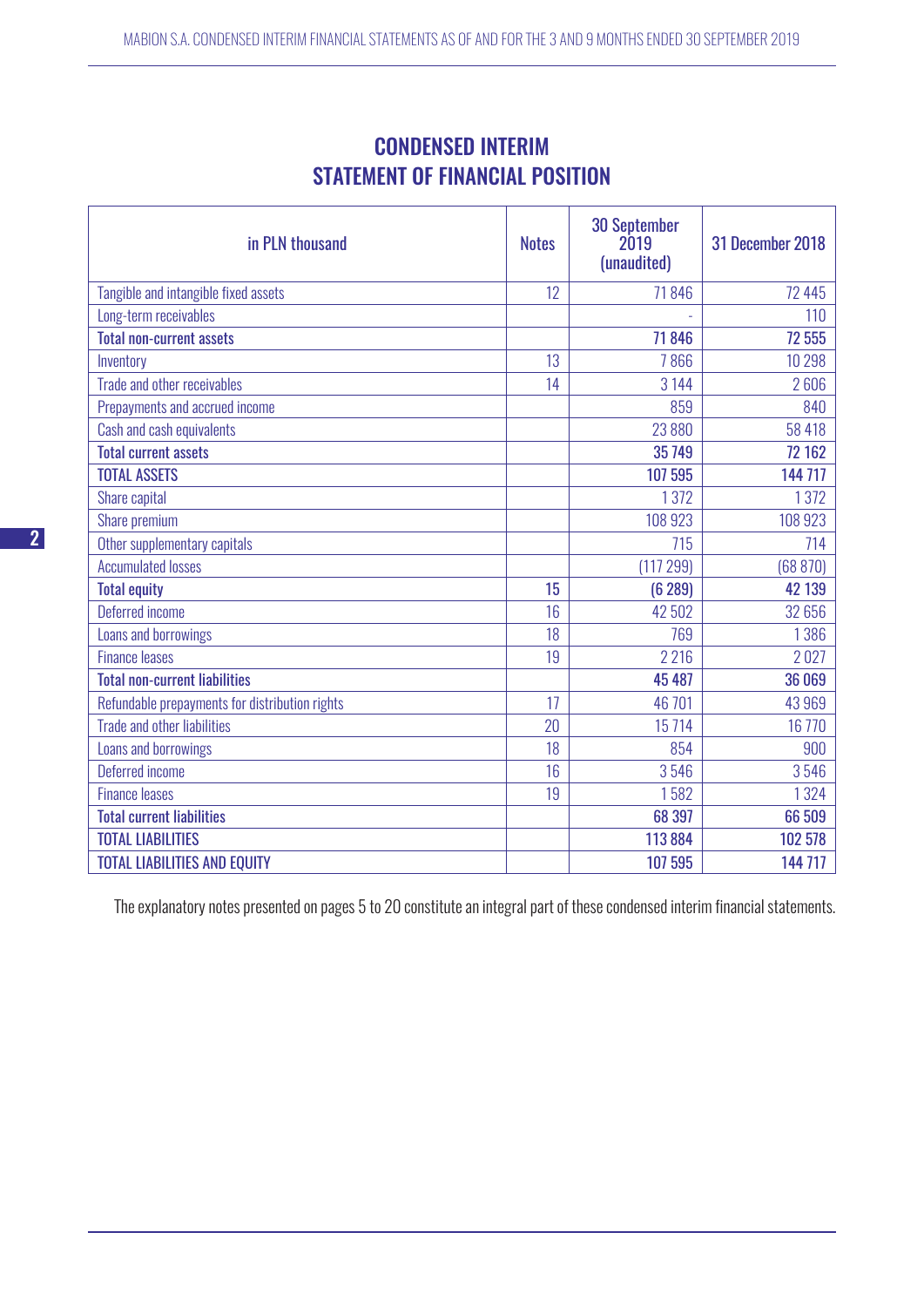# CONDENSED INTERIM STATEMENT OF CASH FLOWS

| in PLN thousand                                                         | <b>1 January 2019</b><br>(unaudited) | <b>1 January 2018</b><br>30 September 2019 $ -30$ September 2018<br>(unaudited) |
|-------------------------------------------------------------------------|--------------------------------------|---------------------------------------------------------------------------------|
| Loss before income tax                                                  | (48 429)                             | (52 286)                                                                        |
| <b>Adjustments for:</b>                                                 |                                      |                                                                                 |
| Depreciation and amortisation                                           | 8 2 8 7                              | 7832                                                                            |
| Interest income                                                         | (507)                                | (658)                                                                           |
| Interest expense                                                        | 372                                  | 1931                                                                            |
| <b>Revenues from grants</b>                                             | (1335)                               | (1468)                                                                          |
| Loss (profit) on investment activities                                  | 15                                   |                                                                                 |
| Costs of the share-based incentive scheme                               |                                      |                                                                                 |
| <b>Change in assets and liabilities:</b>                                |                                      |                                                                                 |
| <b>Change in inventories</b>                                            | 2 4 3 3                              | (2420)                                                                          |
| Change in trade and other receivables                                   | (512)                                | (3194)                                                                          |
| Change in prepayments and accrued income                                | (19)                                 | (216)                                                                           |
| Change in trade and other liabilities                                   | 920                                  | (5721)                                                                          |
| Change in deferred income                                               |                                      | 13995                                                                           |
| Change in the refundable prepayments for distribution rights            | 2 7 3 2                              | 6575                                                                            |
| <b>Cash used in operating activities</b>                                | (36042)                              | (35629)                                                                         |
| Proceeds from research and development grants                           | 11 3 35                              | 4 900                                                                           |
| Repayment of subsidies for research and development                     | (154)                                | (228)                                                                           |
| Interest received                                                       | 480                                  | 404                                                                             |
| Interest paid                                                           | (372)                                | (2173)                                                                          |
| Net cash used in operating activities                                   | (24753)                              | (32726)                                                                         |
| Disposal of property, plant and equipment                               | 54                                   |                                                                                 |
| Acquisition of property, plant and equipment                            | (7932)                               | (3606)                                                                          |
| Increase (decrease) in other non-current assets                         |                                      | (2)                                                                             |
| Net cash used in investing activities                                   | (7878)                               | (3608)                                                                          |
| Proceeds from issuance of shares                                        | ÷,                                   | 174 790                                                                         |
| Costs of issuance of shares                                             | ÷,                                   | (10337)                                                                         |
| Proceeds from shareholder loans                                         | ۳                                    | 178 773                                                                         |
| <b>Proceeds from bank loans</b>                                         |                                      | 15 000                                                                          |
| Repayment of shareholder loans                                          |                                      | (17875)                                                                         |
| <b>Repayment of loans</b>                                               | (662)                                |                                                                                 |
| Repayment of bank loans                                                 |                                      | (75017)                                                                         |
| Repayment of the finance lease principal                                | (1245)                               | (1168)                                                                          |
| Net cash used in financial activities                                   | (1907)                               | 103 286                                                                         |
| Net increase/(decrease) in cash and cash equivalents                    | (34538)                              | 66 952                                                                          |
| Cash and cash equivalents at the beginning of the period                | 58 418                               | 1038                                                                            |
| Change in cash and cash equivalents due to foreign exchange differences |                                      |                                                                                 |
| Cash and cash equivalents at the end of the period                      | 23880                                | 67990                                                                           |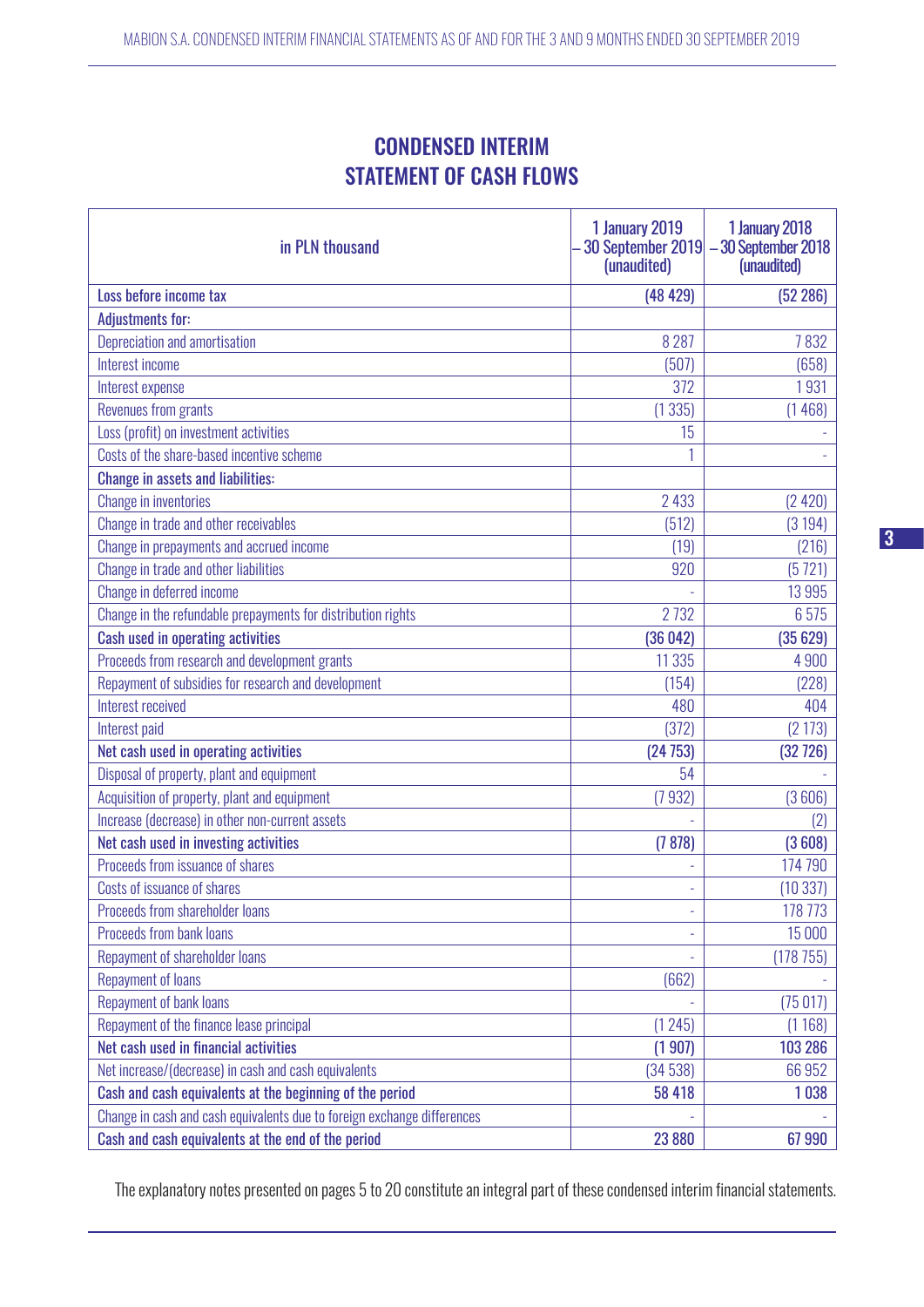| <b>CONDENSED INTERIM</b>              |  |  |  |  |  |  |  |
|---------------------------------------|--|--|--|--|--|--|--|
| <b>STATEMENT OF CHANGES IN EQUITY</b> |  |  |  |  |  |  |  |

| in PLN thousand                                     | <b>Share capital</b> | <b>Share premium</b> | Other reserves | <b>Accumulated</b><br>loss | <b>Total equity</b> |
|-----------------------------------------------------|----------------------|----------------------|----------------|----------------------------|---------------------|
| As at 1 January 2018                                | 1 1 8 0              | 2549                 | 0              | (57 887)                   | (54158)             |
| Net loss / total comprehensive<br>income            |                      | L.                   | L              | (52 286)                   | (52 286)            |
| Transactions with shareholders:                     |                      |                      |                |                            |                     |
| Reduction of share premium<br>to cover loss         |                      | (57887)              |                | 57887                      |                     |
| Proceeds from issuance of<br>P- series shares       | 192                  | 174 598              | L.             | $\sim$                     | 174 790             |
| <b>Costs of issuing P-series</b><br>shares          |                      | (10337)              | L              | ÷,                         | (10337)             |
| As at 30 September 2018<br>(unaudited)              | 1 3 7 2              | 108 923              | 0              | (52 286)                   | 58 009              |
| As at 1 January 2019                                | 1 3 7 2              | 108 923              | 714            | (68 870)                   | 42 139              |
| Net loss / total comprehensive<br>income            | L.                   | ä,                   |                | (48429)                    | (48429)             |
| Measurement of the share-<br>based incentive scheme | L.                   | ÷,                   | 1              |                            |                     |
| As at 30 September 2019<br>(unaudited)              | 1 3 7 2              | 108 923              | 715            | (117299)                   | (6 289)             |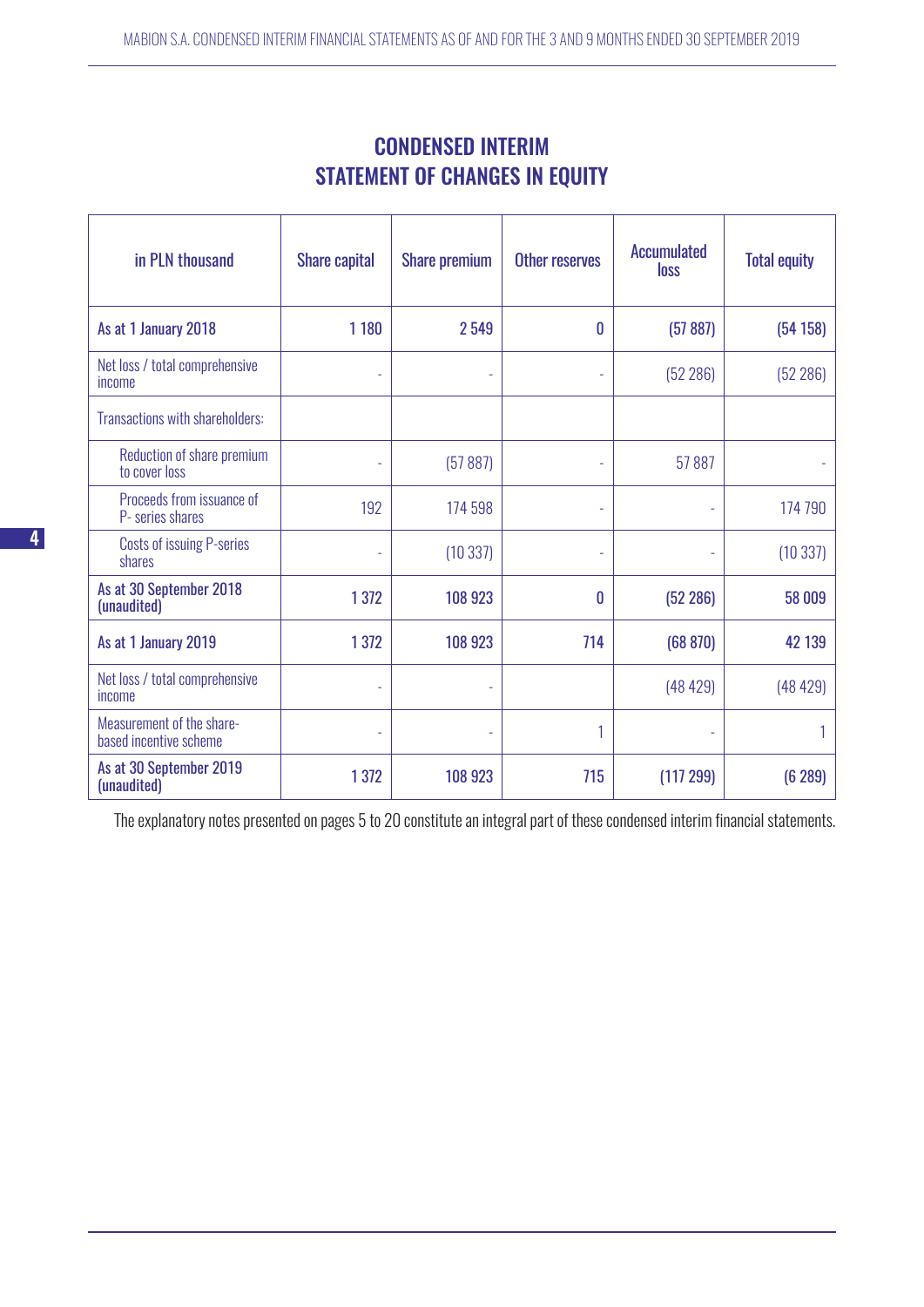# ADDITIONAL INFORMATION

#### 1. Company

Mabion S.A. ("Mabion" or the "Company") was established on May 30, 2007 as a limited liability company with its registered office in Kutno, Poland. The legal form of the Company was changed on October 29, 2009 as a result of the transformation of Mabion's limited liability legal status into a jointstock company organized under the laws of the Republic of Poland. Mabion S.A. is currently entered in the Register of Enterprises of the National Court Register in Poland managed by the Łódź-Śródmieście District Court in Łódź, 20th Commercial Division of the National Court Register, at KRS number 0000340462. The Company was also assigned a tax identification number NIP: 7752561383 and a statistical identification number REGON: 100343056. The Company's registered office is in Konstantynów Łódzki, Poland.

The Company's shares are listed on the regulated market of the Warsaw Stock Exchange.

#### 2. Basis for preparation

These condensed interim financial statements of Mabion S.A. for the period of three and nine months ended 30 September 2019 have been prepared in accordance with International Accounting Standard 34 "Interim Financial Reporting", as adopted by the European Union (IAS 34), and with the IAS 34 as issued by IASB as for the Company there are no differences between IFRS as issued by IASB and as adopted by EU.

These condensed interim financial statements do not include all the information and disclosures required in the annual financial statements prepared in accordance with International Financial Reporting Standards adopted by the European Union ("IFRS") and should be read in conjunction with the Company's annual financial statements as of December 31, 2018.

The accounting policies adopted in the preparation of the condensed interim financial statements are consistent with those followed in the preparation of the Company's annual financial statements for 2018, except for the corporate income tax, which has been calculated using expected effective average annual tax rate. The new or revised standards and interpretations, effective starting from January 1, 2019, had no impact on these condensed interim financial statements.

New or revised standards and interpretations, which have been issued but are not yet effective and may impact the Company have been presented alongside their estimated impact on the Company in the annual financial statements for the year ended December 31, 2018. There were no new or revised standards and interpretations issued from the date of approval of the Company's annual financial statements for the year ended December 31, 2018 to the date of approval of these condensed interim financial statements, which would have impact on the Company. The Company intends to apply all new and amended IFRS affecting the Company, issued but not yet effective as of the date of issuing these condensed interim financial statements, at their mandatory effective dates.

The Management Board of Mabion SA believes that notes to these condensed interim financial statements of Mabion SA contain all material information necessary for the proper assessment of the Company's material and financial situation in the reporting period, in line with the scope of information and disclosures required by IAS 34.

These condensed interim financial statements of Mabion S.A. for the period of 3 and 9 months ended 30 September 2019 have been prepared on a going concern basis. Information regarding the assumption that the Company is able to continue its activities is presented in Note 3.

The condensed interim financial statements are prepared on the historical cost basis.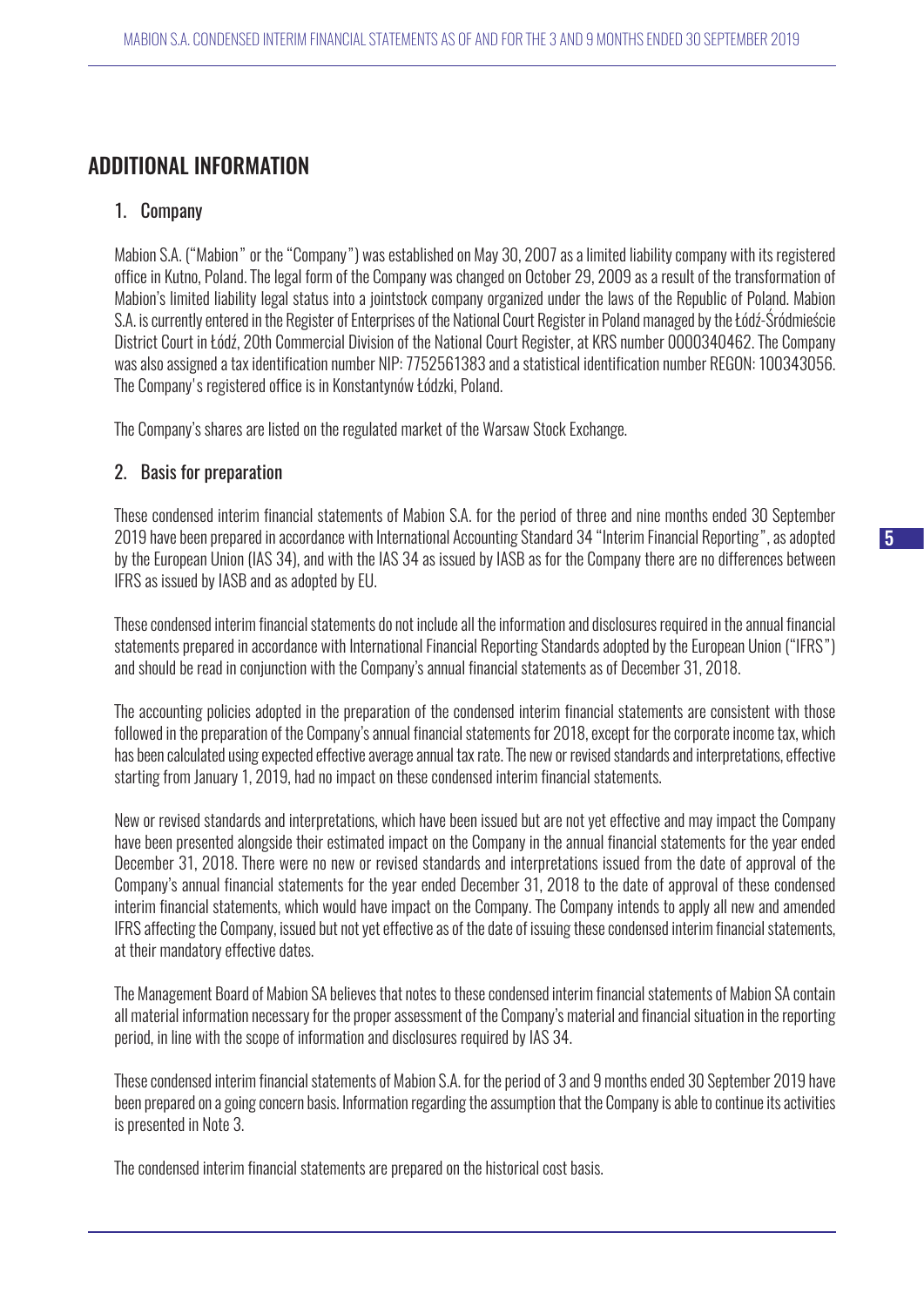Critical accounting estimates and judgments of the management are presented in Note 5.

These condensed interim financial statements were authorized for issue by the Company's Management Board on 14 November 2019.

#### 3. Going concern assumption

Since inception, the Company has been focused on performing research and development activities in order to develop and market its products commercially. The Company has incurred losses from operations and has been generating negative operating cash flows. This situation is expected to continue for the foreseeable future.

So far, the Company has been financing its operations with cash obtained from shareholder and bank loans, capital issuance, grants and cash obtained from distribution partners.

Further raising of funds available on the market, both banking market as well as a result of implementation of the strategic agreements with future distribution partners (see Note 17), use of grants and possible further shareholders' support shall provide the Company with funding sufficient to complete the development of its MabionCD20 drug and implement future development projects.

The Company's success is dependent in particular on securing funding of its operations as well as being able to register and commercially sell its products.

As at the balance-sheet date, the Company is in possession of letters of support from key shareholders, prepared on 28 August 2019 and on 2 September 2019, respectively, which indicate that they are willing and able to continue financial support for the Company's current operating activity in the near future, covering a period of at least 13 months as of the date of their preparation.

These condensed interim financial statements have been prepared on a going concern basis which contemplates that the Company will continue in operation for the foreseeable future. Accordingly, no adjustments have been made to the condensed interim financial statements that might be necessary should the Company be at risk of not continuing as a going concern.

As at 30 September 2019, the level of the Company's equity shows a loss exceeding the sum of supplementary and reserve capitals and one-third of the share capital. In connection with the above, the Management Board of Mabion S.A. included in the agenda of the Extraordinary General Meeting of the Company convened for 29 November 2019 a point anticipating taking a resolution regarding the continued existence of the Company, pursuant to art. 397 of the Commercial Companies Code.

# 4. Significant accounting policies

These condensed interim financial statements have been prepared in accordance with the accounting policies used for the purpose of preparing recent annual financial statements for 2018, except for the corporate income tax, which has been calculated based on the expected effective annual average tax rate and except for the changes described in the Chapter "New standards and interpretations" below.

The Company's functional currency is the Polish zloty (PLN).

The condensed interim financial statements are presented in thousands of PLN as rounded to full thousands, unless otherwise stated.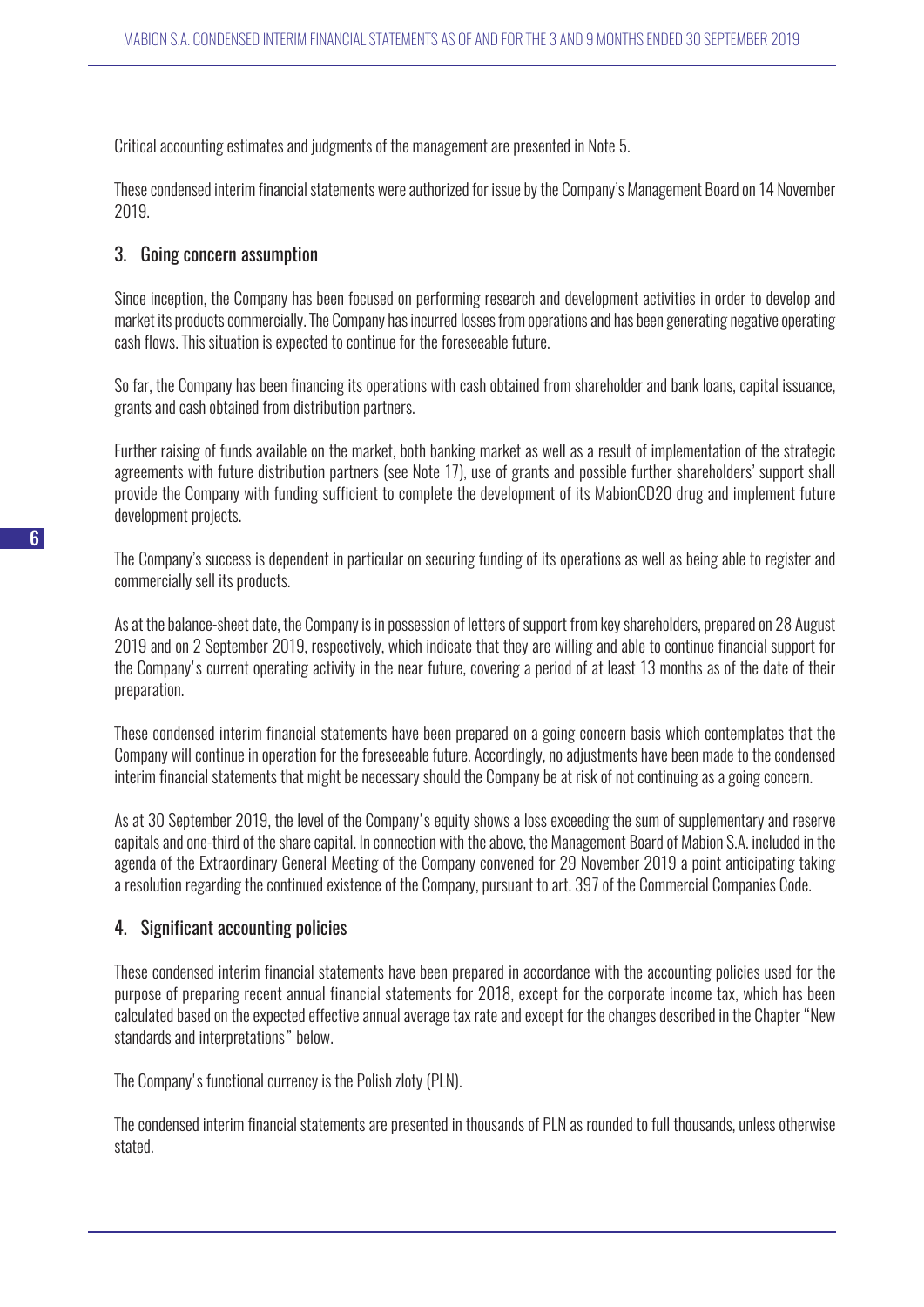#### New standards and interpretations

In the periods starting after 1 January 2019, new standards, amendments to existing standards and interpretations adopted by the European Union are in force. The following amendments to IFRSs have been applied in these financial statements in accordance with their effective dates:

In January 2016, the International Accounting Standards Board issued International Financial Reporting Standard 16 Leases ("IFRS 16"), which replaced IAS 17 Leases, IFRIC 4 Determining whether an agreement contains a lease, SIC 15 Operating Leases - Incentives and SIC 27 Evaluating the Substance of Transactions in the Legal Form of Lease. IFRS 16 sets out recognition principles for leases in respect of measurement, presentation and disclosure.

IFRS 16 is effective for annual periods beginning on or after 1 January 2019. Earlier application is permitted for entities that apply IFRS 15 from or before the date of first application of IFRS 16. The Company has not decided to apply IFRS 16 earlier.

The Company assessed the impact of the introduction of IFRS 16 on the applied accounting principles in relation to the Company's operations or its financial results. The Company has identified a current operating lease agreement that has not yet been recognised as a lease and that may meet the definition of a lease in accordance with IFRS 16. The Company has estimated that the application of IFRS 16 does not have a material impact on financial statements.

IFRIC 23 Uncertainty over Income Tax Treatments.

The Interpretation explains how to apply the recognition and measurement requirements in IAS 12 Income Taxes when there is uncertainty over recognition of income taxes. Due to the fact that the Company does not generate revenues, the standard has no significant impact on the financial statements.

Amendments to IFRS 9 Early repayments with negative compensation.

The amendments allow entities to measure individual financial assets with the right to early repayment with negative compensation at amortized cost or at fair value through other comprehensive income, if a specific condition is met - instead of measurement at fair value through profit or loss. The standard does not currently have a significant impact on the financial statements.

Amendments to IAS 19 Employee Benefits.

The amendments to the standard specify the requirements related to the accounting treatment of modifications, limitations or settlements of a defined benefit plan.

Annual amendments to IFRS 2015-2017 introduce changes to 4 standards: IFRS 3 Business Combinations, IFRS 11 Joint Arrangements, IAS 12 Income Taxes and IAS 23 Borrowing Costs.

The amendments contain clarifications and explain the guidelines for standards on recognition and measurement.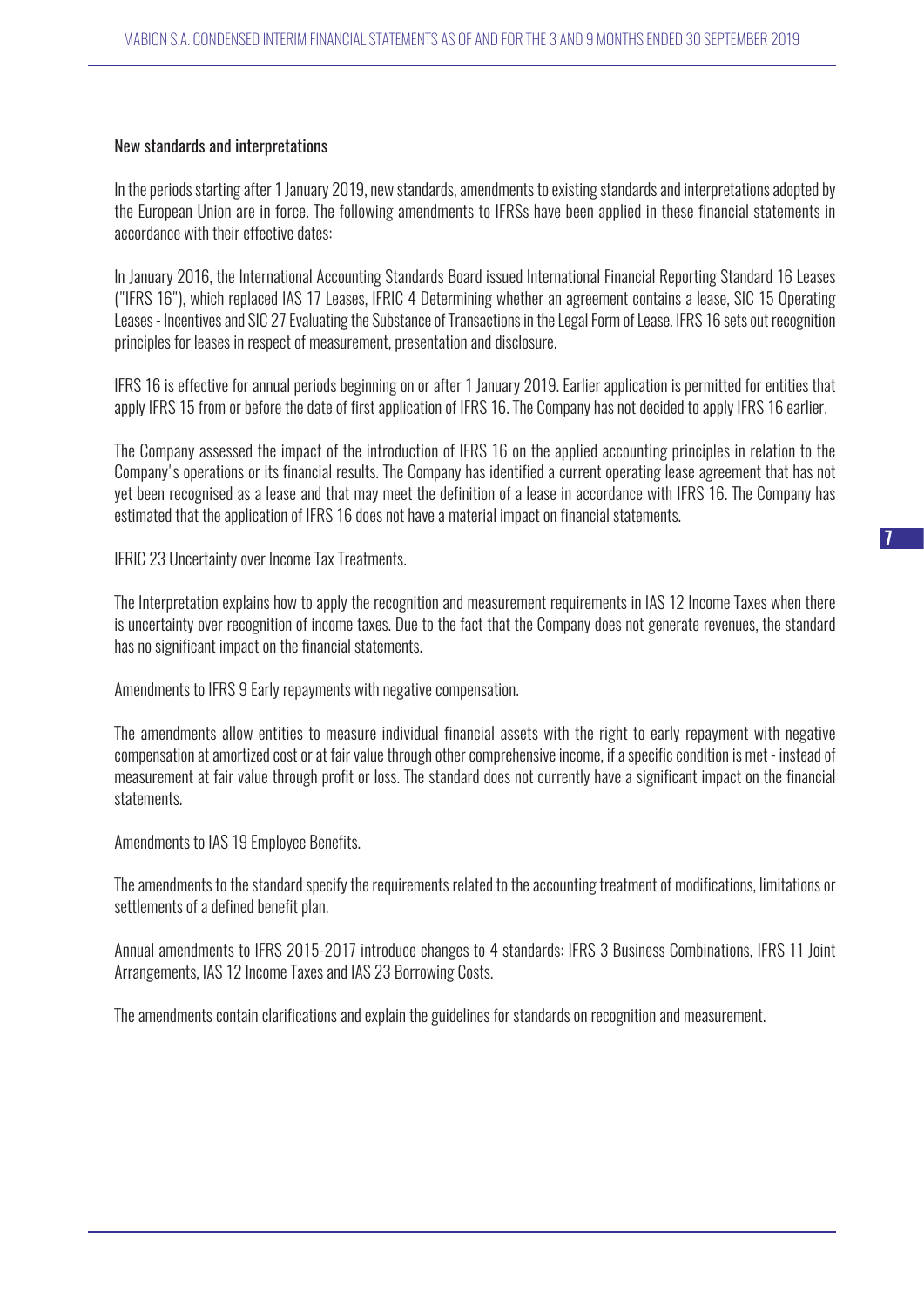#### New standards announced and adopted by the European Union, not yet effective

The following standards and interpretations have been published by the International Accounting Standards Board but have not come into force yet:

- » Amendments to IFRS 10 and IAS 28 Sale or Contribution of Assets between an Investor and its Associate or Joint Venture (published on 11 September 2014) - work leading to the approval of these amendments has been postponed by the EU for an indefinite period - the date of entry into force has been postponed by RIAS for an indefinite period,
- » Amendment to IFRS 3 Business Combinations (published on 22 October 2018) until the date of approval of these interim condensed financial statements, not approved by the EU - applicable to annual periods beginning on or after 1 January 2020,
- » IFRS 17 Insurance Agreements (published on 18 May 2017) until the date of approval of these interim condensed financial statements not approved by the EU - applicable to annual periods beginning on or after 1 January 2022
- » Amendments to the References to Conceptual Assumptions contained in International Financial Reporting Standards (published on 29 March 2018) - not approved by the EU until the date of approval of these condensed interim financial statements - applicable to annual periods beginning on 1 January 2020 or later,
- » Amendments to IAS 1 Presentation of Financial Statements and IAS 8 Accounting Policies, Changes in Accounting Estimates and Errors: Definition of materiality (published on 31 October 2018) - by the date of approval of these condensed interim financial statements not approved by the EU - applicable to annual periods beginning on 1 January 2020 or later,

The Company did not decide to apply any standard, interpretation or amendment published but not yet effective in the light of the European Union regulations earlier.

# 5. Critical accounting estimates and judgments

The Company's management makes estimates, judgements and assumptions regarding the recognition and valuation of the individual items of assets and liabilities. The estimates and the related assumptions are based on historical experience, management's expectations or other factors considered material. The actual results may differ from the recorded estimates. The estimates and the related assumptions require regular verification.

In the period covered by these condensed interim financial statements, no changes in the scope or methodology of making any material estimates and judgements have been made.

# 6. Operating segments

The Company's Management has identified one operating segment for the Company, i.e. research and development activities for new biotechnology drugs and biosimilar drugs through utilizing contemporary genetic engineering. No changes have occurred in this respect since the last annual statements of the Company.

# 7. Seasonality of operations

The Company's activities are neither seasonal nor cyclical. In the period of 9 months ended on 30 September 2019, the Company has not generated any revenue from the sales of goods and services or products and materials.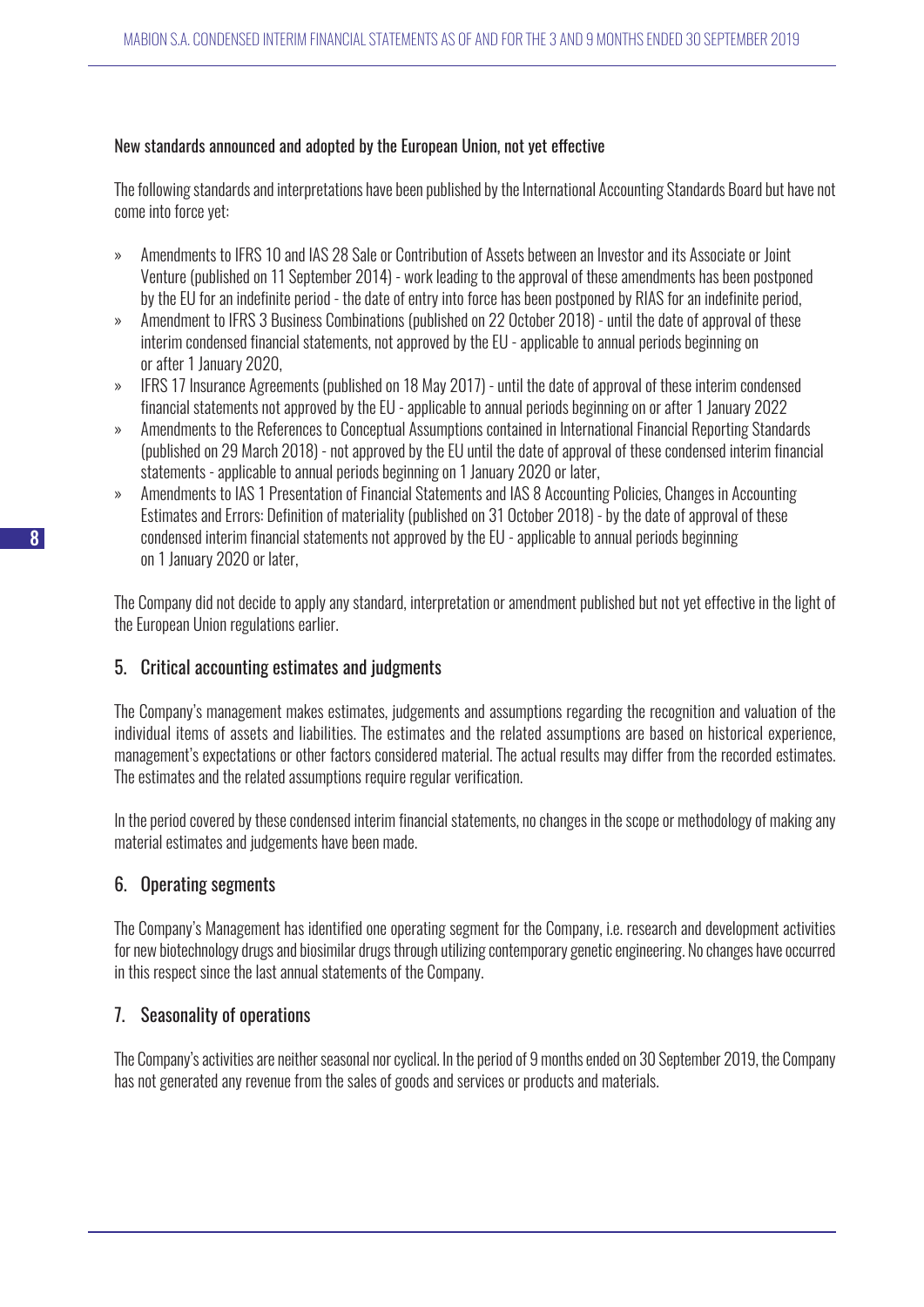# 8. Expenses by nature

The table below shows the categories of generic costs:

| in PLN thousand                                                        | 1.07.2019<br>$-30.09.2019$<br>(unaudited) | 1.01.2019<br>$-30.09.2019$<br>(unaudited) | 1.07.2018<br>$-30.09.2018$<br>(unaudited) | 1.01.2018<br>$-30.09.2018$<br>(unaudited) |
|------------------------------------------------------------------------|-------------------------------------------|-------------------------------------------|-------------------------------------------|-------------------------------------------|
| Third-party services                                                   | 1119                                      | 5598                                      | 1814                                      | 16614                                     |
| Costs of materials                                                     | 3896                                      | 11748                                     | 2570                                      | 6434                                      |
| Personnel expenses                                                     | 2704                                      | 8 4 7 5                                   | 2571                                      | 6589                                      |
| Depreciation and amortisation                                          | 1222                                      | 3690                                      | 1329                                      | 3753                                      |
| <b>Registration fees</b>                                               | 178                                       | 676                                       |                                           | 1570                                      |
| Other expenses                                                         | 5                                         | 31                                        | 25                                        | 79                                        |
| Research and development costs by nature                               | 9 1 2 4                                   | 30 218                                    | 8 3 0 9                                   | 35 039                                    |
| Lease and office expenses                                              | 1163                                      | 3707                                      | 1237                                      | 3 2 2 4                                   |
| Personnel expenses                                                     | 1597                                      | 5702                                      | 1154                                      | 3890                                      |
| Depreciation and amortisation                                          | 1549                                      | 4597                                      | 1279                                      | 3970                                      |
| Advisory services in connection with distribution<br>contracts         | 127                                       | 500                                       | ٠                                         | 664                                       |
| Share-based payment expense                                            | 14                                        |                                           | ۰                                         | 109                                       |
| Rental, usage and maintenance of equipment and<br>company car expenses | 134                                       | 562                                       | 242                                       | 531                                       |
| <b>Taxes and fees</b>                                                  | 156                                       | 468                                       | 146                                       | 462                                       |
| Audit and other advisory services                                      | 616                                       | 1207                                      | 179                                       | 1082                                      |
| <b>Other</b>                                                           | 317                                       | 822                                       | 187                                       | 1852                                      |
| General and administrative expenses by nature                          | 5 6 7 3                                   | 17566                                     | 4 4 2 4                                   | 15 784                                    |

# 9. Research and development costs

| in PLN thousand                             | 1.07.2019<br>$-30.09.2019$<br>(unaudited) | 1.01.2019<br>$-30.09.2019$<br>(unaudited) | 1.07.2018<br>$-30.09.2018$<br>(unaudited) | 1.01.2018<br>$-30.09.2018$<br>(unaudited) |
|---------------------------------------------|-------------------------------------------|-------------------------------------------|-------------------------------------------|-------------------------------------------|
| MabionCD20                                  | 8836                                      | 29 215                                    | 8 1 0 8                                   | 34 36 5                                   |
| <b>MabionEGFR</b>                           | 279                                       | 954                                       | 189                                       | 623                                       |
| Other projects                              | 9                                         | 49                                        | 12                                        | 51                                        |
| <b>Total research and development costs</b> | 9 1 2 4                                   | 30 218                                    | 8 3 0 9                                   | 35 039                                    |

Research and development costs are recognized as cost of the period in the financial result at the moment they are incurred, in accordance with IAS 38. After meeting the criteria indicated in paragraph 57 of IAS 38, development work costs may be capitalized and recognized as an intangible asset.

In June 2018, the Company submitted an application to the European Medicines Agency ("EMA") for admission of MabionCD20 to trading. The application was accepted for evaluation. On 24 April 2019, the Company submitted responses to the EMA's questions concerning the application, which allowed the Agency to continue its evaluation of the application. On 1 July 2019, the Company received a second round of questions from the EMA under the drug registration procedure. At the same time, in May 2019 the Company submitted the second application for registration of MabionCD20, in which the list of indications for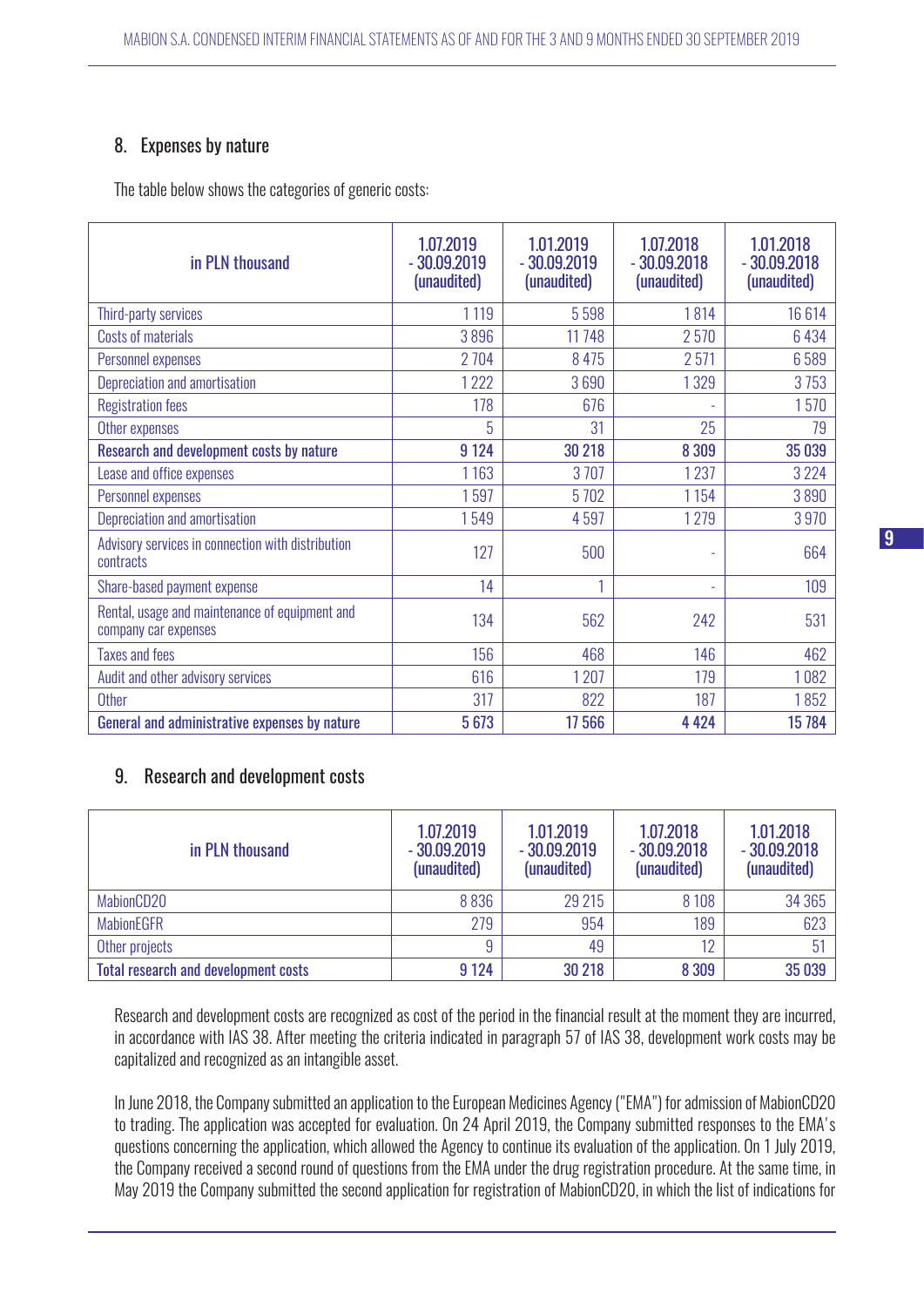the product does not include rheumatoid arthritis (RA). This application was accepted for evaluation. On 10 and 11 November 2019 the Company was informed that its responses to the questions of round II under two registration applications regarding MabionCD20 were successfully submitted in the EMA's electronic system. Currently the Company is at the stage of Day 181 of the procedure. Since this stage both applications will be examined in parallel. The Company is awaiting the opinion of the Committee for Medicinal Products for Human Use (CHMP) which is a prerequisite for EMA's issuing the marketing authorisation for MabionCD20.

As a result of the GIF inspection commissioned by the European Medicines Agency (EMA), on 23 and 25 July w 2019 the Company received two GMP (Good Manufacturing Practice) certificates for the Mabion S.A. Industrial and Scientific Complex for Medical Biotechnology in Konstantynów Łódzki.

#### 10. Other operating income and expenses

| in PLN thousand                            | 1.07.2019<br>$-30.09.2019$<br>(unaudited) | 1.01.2019<br>$-30.09.2019$<br>(unaudited) | 1.07.2018<br>$-30.09.2018$<br>(unaudited) | 1.01.2018<br>$-30.09.2018$<br>(unaudited) |
|--------------------------------------------|-------------------------------------------|-------------------------------------------|-------------------------------------------|-------------------------------------------|
| Grants                                     | 493                                       | 562                                       | 496                                       | 1520                                      |
| Other operating income                     | 13                                        | 37                                        | 433                                       | 610                                       |
| <b>Total other operating income</b>        | 506                                       | 1599                                      | 929                                       | 2 1 3 0                                   |
| Loss on sale (liquidation) of fixed assets | (2)                                       | (15)                                      | ٠                                         |                                           |
| Write-downs on current assets              | (86)                                      | (382)                                     | ٠                                         |                                           |
| Other operating costs                      | (24)                                      | (73)                                      | ٠                                         |                                           |
| <b>Total other operating expenses</b>      | (112)                                     | (470)                                     | $\sim$                                    |                                           |

Revenues from grants relate in particular to the part of grants received in previous years to purchase fixed assets in projects co-financed from EU funds, in the amount of PLN 1 464 thousand in the period of 9 months ended 30 September 2019 and PLN 1 464 thousand in the corresponding period ended 30 September 2018 (see Note 16) which is recognised in profit or loss for each period in proportion to the depreciation/amortisation of the assets financed by the grant. The grant amount of PLN 78 thousand obtained until 30 September 2019 relates to the received subsidy for employee training.

Write-offs revaluing current assets in the amount of PLN 382 thousand concern:

- » inventories of materials in the amount of PLN 327 thousand, which were created in accordance with the binding accounting policy for materials whose useful life expires on 31 December 2019.
- » doubtful receivables in the amount of PLN 55 thousand.

# 11. Finance income and costs

| in PLN thousand             | 1.07.2019<br>$-30.09.2019$<br>(unaudited) | 1.01.2019<br>$-30.09.2019$<br>(unaudited) | 1.07.2018<br>$-30.09.2018$<br>(unaudited) | 1.01.2018<br>$-30.09.2018$<br>(unaudited) |
|-----------------------------|-------------------------------------------|-------------------------------------------|-------------------------------------------|-------------------------------------------|
| Interest income             | 238                                       | 777                                       | 245                                       | 657                                       |
| Net foreign exchange gains  | ٠                                         | $\overline{\phantom{a}}$                  | 604                                       |                                           |
| Other finance income        | ٠                                         | ٠                                         | ٠                                         |                                           |
| <b>Total finance income</b> | 238                                       | 777                                       | 849                                       | 657                                       |
| Interest expense            | (113)                                     | (315)                                     | (117)                                     | (1931)                                    |
| Net foreign exchange losses | (2434)                                    | (2178)                                    | ٠                                         | (1810)                                    |
| Other financial costs       | (20)                                      | [57]                                      | (32)                                      | (510)                                     |
| <b>Total finance costs</b>  | (2567)                                    | (2550)                                    | (149)                                     | (4251)                                    |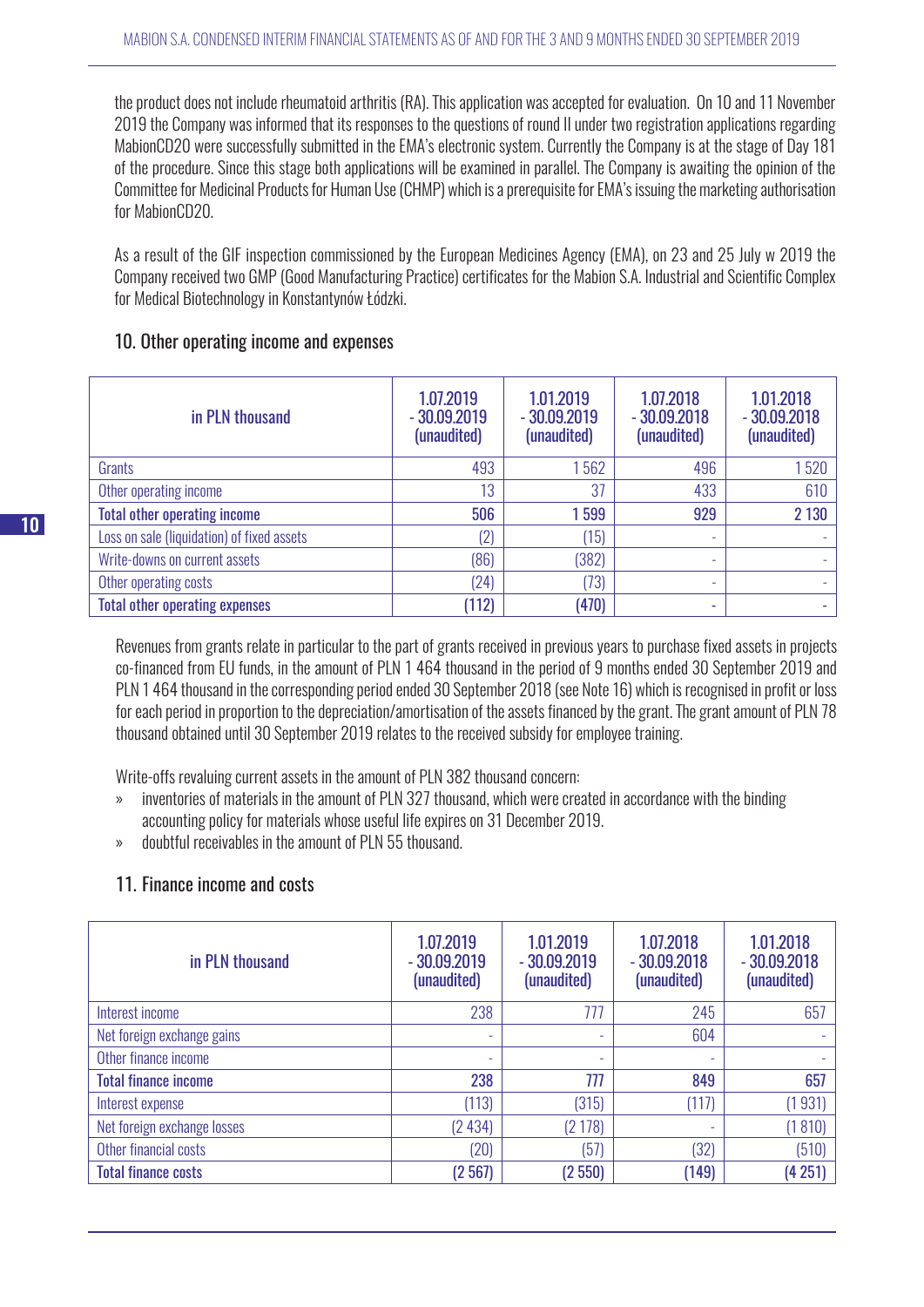Net foreign exchange losses for the period of 9 months ended 30 September 2019 result in particular from unrealized foreign exchange differences related to the valuation of liabilities on account of refundable advances for distribution rights denominated in foreign currencies, described in Note 17.

#### 12. Property, plant and equipment

In the period covered by these condensed interim financial statements the Company incurred expenditures on property, plant and equipment in the amount of PLN 6 888 thousand and intangible assets in the amount of PLN 867 thousand.

Property, plant and equipment and intangible assets released for use in the period of 9 months of 2019 amount to PLN 3 980 thousand, of which part was financed under lease agreements, which are presented in Note 19.

The Company's Management did not identify any indications of impairment of property, plant and equipment as at 30 September 2019.

#### 13. Inventory

The decrease in the value of inventories in the first nine months of 2019 is related to the technological batch production of 2x2 500 litres of MabionCD20 at the Konstantynów Łódzki plant.

The Company recognized PLN 327 thousand under other operating expenses as impairment losses on inventories of materials that were created in accordance with accounting policies (see Note 10).

#### 14. Trade and other receivables

| in PLN thousand                    | <b>30 September</b><br>2019<br>(unaudited) | 31 December<br>2018 |
|------------------------------------|--------------------------------------------|---------------------|
| VAT receivable                     | 2 7 3 7                                    | 2 1 7 1             |
| <b>Trade receivables</b>           | 25                                         |                     |
| Advances on materials and services | 80                                         | 70                  |
| <b>Deposits</b>                    | 218                                        | 108                 |
| Other receivables                  | 84                                         | 250                 |
| <b>Trade and other receivables</b> | 3 1 4 4                                    | 2606                |

# 15. Equity

Pursuant to Resolution 25/VI/2018 of 28 June 2018, the Ordinary General Meeting authorised the Supervisory Board of the Company to issue no more than 125 000 Series A and Series B subscription warrants, granting entitled employees the right to purchase 114 000 of Series R ordinary shares and 11 000 of Series S ordinary shares, excluding the pre-emptive rights of the Company's current shareholders.

On 29 December 2018, on the basis of the mandate given in the Resolution No. 24/VI/2018 of the Company's Ordinary General Meeting, the Supervisory Board authorised the Terms of the Incentive Scheme for 2018-2021. The taking-up of the shares and the exercise of rights granted by the warrants will be possible upon satisfying the conditions listed in the Terms. Alternatively, warrants may be purchased by the Company in order to be redeemed.

On 12 February 2019, by passing of the relevant Resolutions, the Supervisory Board accepted the list of employees entitled to subscribe for the Series A and Series B warrants for the years 2018 and 2019, and stated that the market condition (minimum price) for Series A warrants for the year 2018 has not been reached. The Supervisory Board also confirmed that the employment condition for the Series A and Series B warrants for the year 2018 was met.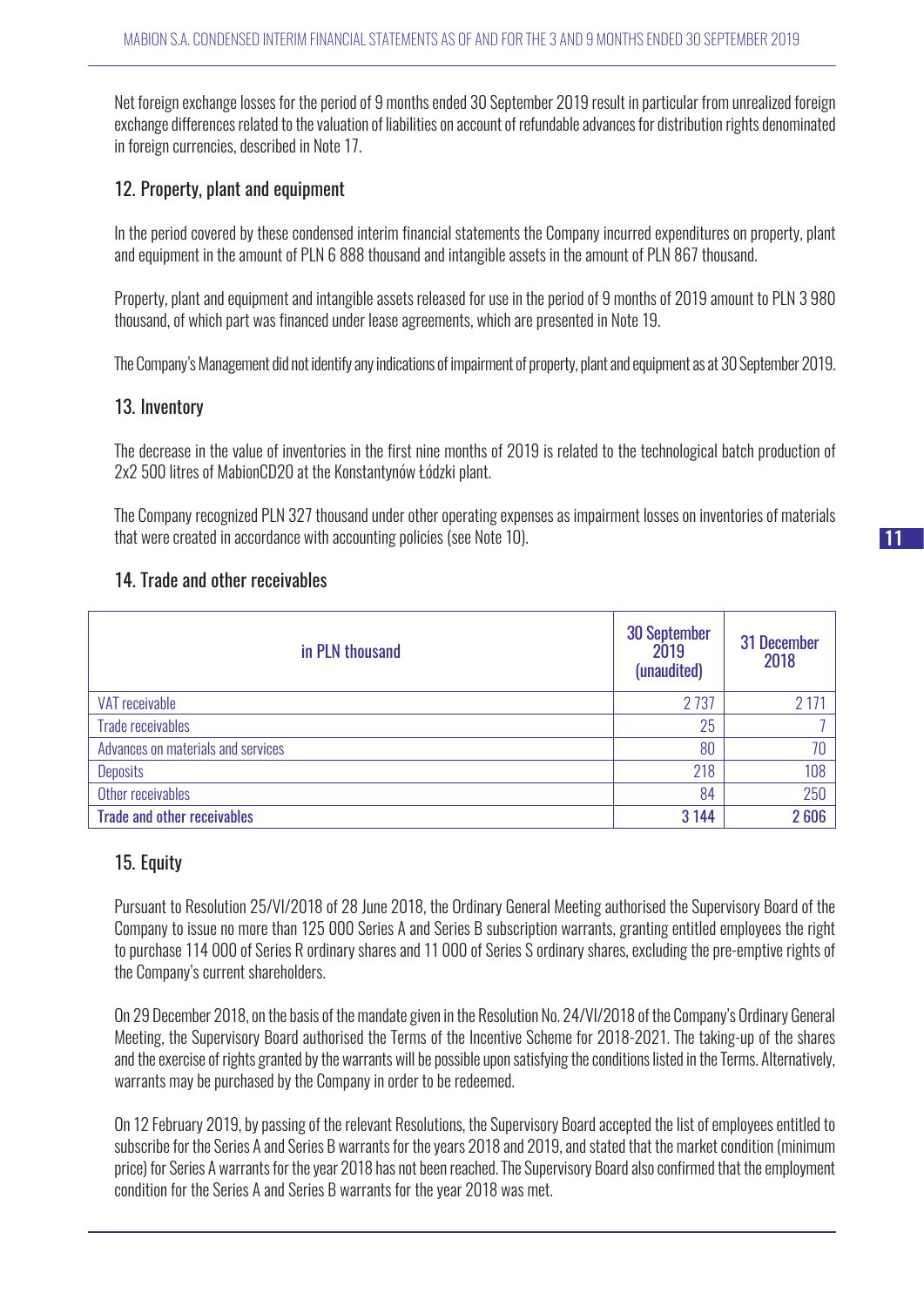|                                                       | <b>Series A Warrants</b> |                                |                                                                                                                                                                               | <b>Series B Warrants</b>     |                  |                  |                  |
|-------------------------------------------------------|--------------------------|--------------------------------|-------------------------------------------------------------------------------------------------------------------------------------------------------------------------------|------------------------------|------------------|------------------|------------------|
| <b>Tranche for year</b>                               | 2019                     | 2020                           | 2021                                                                                                                                                                          | 2018                         | 2019             | 2020             | 2021             |
| <b>Grant date</b>                                     | 12.02.2019               | none                           | none                                                                                                                                                                          | 12.02.2019                   | 12.02.2019       | none             | none             |
| End of vesting period                                 | 31.01.2020               | 31.01.2021                     | 31.01.2022                                                                                                                                                                    | 12.02.2019                   | 31.01.2020       | 31.01.2021       | 31.01.2022       |
| Number of instruments<br>granted                      | 28 500 *                 | 28 500 **                      | 28 500 **                                                                                                                                                                     | 9500                         | 500              | $500**$          | 500**            |
| <b>Exercise price</b>                                 | <b>PLN 91.00</b>         | <b>PLN 91.00</b>               | <b>PLN 91.00</b>                                                                                                                                                              | <b>PLN 0.10</b>              | <b>PLN 0.10</b>  | <b>PLN 0.10</b>  | <b>PLN 0.10</b>  |
| Share price as of<br>30 September 2019                | <b>PLN 80.00</b>         | <b>PLN 80.00</b>               | <b>PLN 80.00</b>                                                                                                                                                              | <b>PLN 80.00</b>             | <b>PLN 80.00</b> | <b>PLN 80.00</b> | <b>PLN 80.00</b> |
| Market vesting condition                              |                          | Reaching the minimum price *** |                                                                                                                                                                               |                              |                  | none             |                  |
| <b>Minimal price</b>                                  | <b>PLN 190.00</b>        | <b>PLN 280.00</b>              | <b>PLN 400.00</b>                                                                                                                                                             | n/a                          | n/a              | n/a              | n/a              |
| Date of approval<br>of the scheme ****                |                          |                                |                                                                                                                                                                               | 28.06.2018                   |                  |                  |                  |
| Non-market vesting<br>condition                       |                          |                                | For the employee to maintain a business relationship or continuing to provide services<br>for the Company for a period of at least 183 days in a given year during the Scheme |                              |                  |                  |                  |
| <b>Settlement</b>                                     |                          |                                |                                                                                                                                                                               | <b>Shares of the Company</b> |                  |                  |                  |
| Expected volatility *****                             | 35.63%                   | 35.76%                         | 35.76%                                                                                                                                                                        | 35.63%                       | 35.63%           | 35.76%           | 35.76%           |
| First possible exercise<br>date                       | 14.02.2020               | 14.02.2021                     | 14.02.2022                                                                                                                                                                    | 14.07.2019                   | 14.07.2020       | 14.07.2021       | 14.07.2022       |
| Last possible exercise<br>date                        |                          |                                |                                                                                                                                                                               | 31.07.2022                   |                  |                  |                  |
| Risk-free rate                                        |                          |                                |                                                                                                                                                                               | 1.50% - 1.87%                |                  |                  |                  |
| <b>Dividend rate</b>                                  |                          |                                |                                                                                                                                                                               | $0\%$                        |                  |                  |                  |
| <b>Expected departure</b><br>probability              |                          |                                |                                                                                                                                                                               | 17.15% p.a.                  |                  |                  |                  |
| Warrant's fair value<br><b>Valuation Date</b>         | 12.02.2019               | 30.09.2019                     | 30.09.2019                                                                                                                                                                    | 12.02.2019                   | 12.02.2019       | 30.09.2019       | 30.09.2019       |
| Fair value of the warrant<br>as of the Valuation Date | <b>PLN 0.07 zł</b>       | <b>PLN 0.07</b>                | <b>PLN 0.15</b>                                                                                                                                                               | <b>PLN 69.78</b>             | <b>PLN 69.78</b> | <b>PLN 82.51</b> | <b>PLN 82.51</b> |
| <b>Valuation model</b>                                | <b>Binomial model</b>    |                                |                                                                                                                                                                               |                              |                  |                  |                  |

*\* Including 23 300 for the indicated eligible persons and a reserve without indicating eligible persons in the amount of 5 200*

*\*\* No indication of the entitled persons*

*\*\*\* the minimum price was defined as the arithmetic mean of the Company's share prices on the Warsaw Stock Exchange calculated using the average daily prices weighted by the volume of trading in the last month of each year*

*\*\*\*\* beginning of the rights acquisition period*

*\*\*\*\*\* determined on the basis of historical volatility of the Company's share prices for 24 months until the Valuation Date*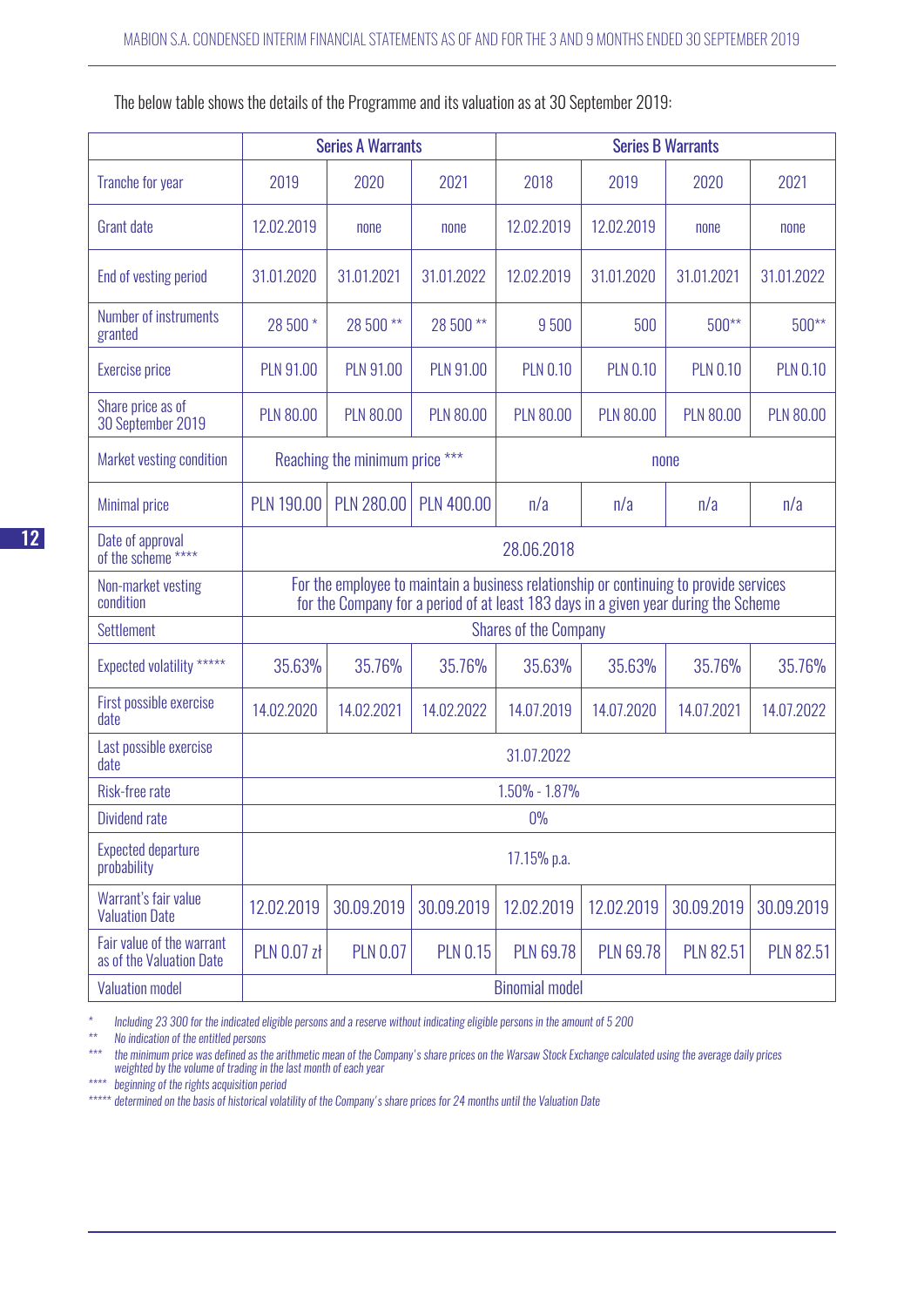On the 12th of February 2019 the Company's Supervisory Board approved the list of employees entitled to obtain the Series A and B Warrants for the years 2018-2019. Accordingly, the fair value valuation of the Warrants was prepared as of the 12th February 2019. As of 30 September 2019, only the expected number of Warrants to be vested was updated (based on the estimated probability of departure up to the end of the vesting period).

Until 30 September 2019, in case of the Series A and B Warrants for the years 2020 and 2021, the list of the employees entitled to participate in the Scheme was not determined by the Company's Supervisory Board. Accordingly, the fair value valuation of these Warrants (including the market condition) was prepared as of the balance-sheet date (i.e. 30 September 2019). The valuation of the fair value of these Warrants will be updated as of every future balance-sheet date, until the list of employees entitled to participate in the Scheme for a given year (including the number of warrants A and B each person is entitled) is determined (grant date). The final valuation of the warrants fair value will be prepared as of the grant date. For each following balance- sheet date, only the expected number of warrants to be vested will be updated (based on the estimated probability of employees' departure until the end of the vesting period).

Fair value of warrants has been determined based on the binomial stock option valuation model. For the valuation purposes, a share price tree was built as a representation of possible future paths that Company's share price can follow (the monthly change in the share price), based on the historical volatility of the Company's share prices. The valuation was made using the process of backward induction including the market condition (reaching the minimum price) and the possibility of an earlier execution of the option based on the terms of the Scheme (based on the assumptions of entitled employees' expected minimum rate of return). The total cost of the Scheme for each-balance sheet date will be estimated based on the most current valuations of the fair value of the warrants and the probability of entitled employees' departure. The cost of the Scheme will be allocated proportionally during the vesting period for each tranche of warrants.

As the market condition for warrants A for the year 2018 (the minimal price set at 130 PLN) was not reached before the Supervisory Board determined the lists of the persons entitled to these warrants, this tranche was not included in the valuation of the Scheme as of 30 September 2019.

If the market condition for the warrants A for a given year is not reached, the Supervisory Board may grant these warrants in a future period when the market condition for a given year is met. Due to the uncertainty concerning the future decisions made by the Supervisory Board in this matter, the estimate of the Scheme's cost as of 30 September 2019 does not include the rolling effect of the warrants for which the market condition was not met. This does not exclude the possibility of these warrants being granted in the following years, as per the Rules and Regulations of the Scheme.

The valuation of the Incentive Scheme as at 30.09.2019 is PLN 715 thousand and has increased by PLN 1 thousand in relation to 31.12.2018, where it amounted to PLN 714 thousand.

| in PLN thousand                                                                                             | <b>30 September</b><br>2019<br>(unaudited) | 31 December<br>2018 |
|-------------------------------------------------------------------------------------------------------------|--------------------------------------------|---------------------|
| Grants for property, plant and equipment                                                                    | 10 630                                     | 12 0 95             |
| Grants for research and development costs                                                                   | 19822                                      | 8511                |
| Advance payment from Mylan on account of distribution rights to MabionCD20                                  | 14 007                                     | 14 007              |
| Advance payment from Celon Pharma on account of services<br>(development of antibody production technology) | 1590                                       | 590                 |
| <b>Deferred income</b>                                                                                      | 46 049                                     | 36 203              |

# 16. Deferred income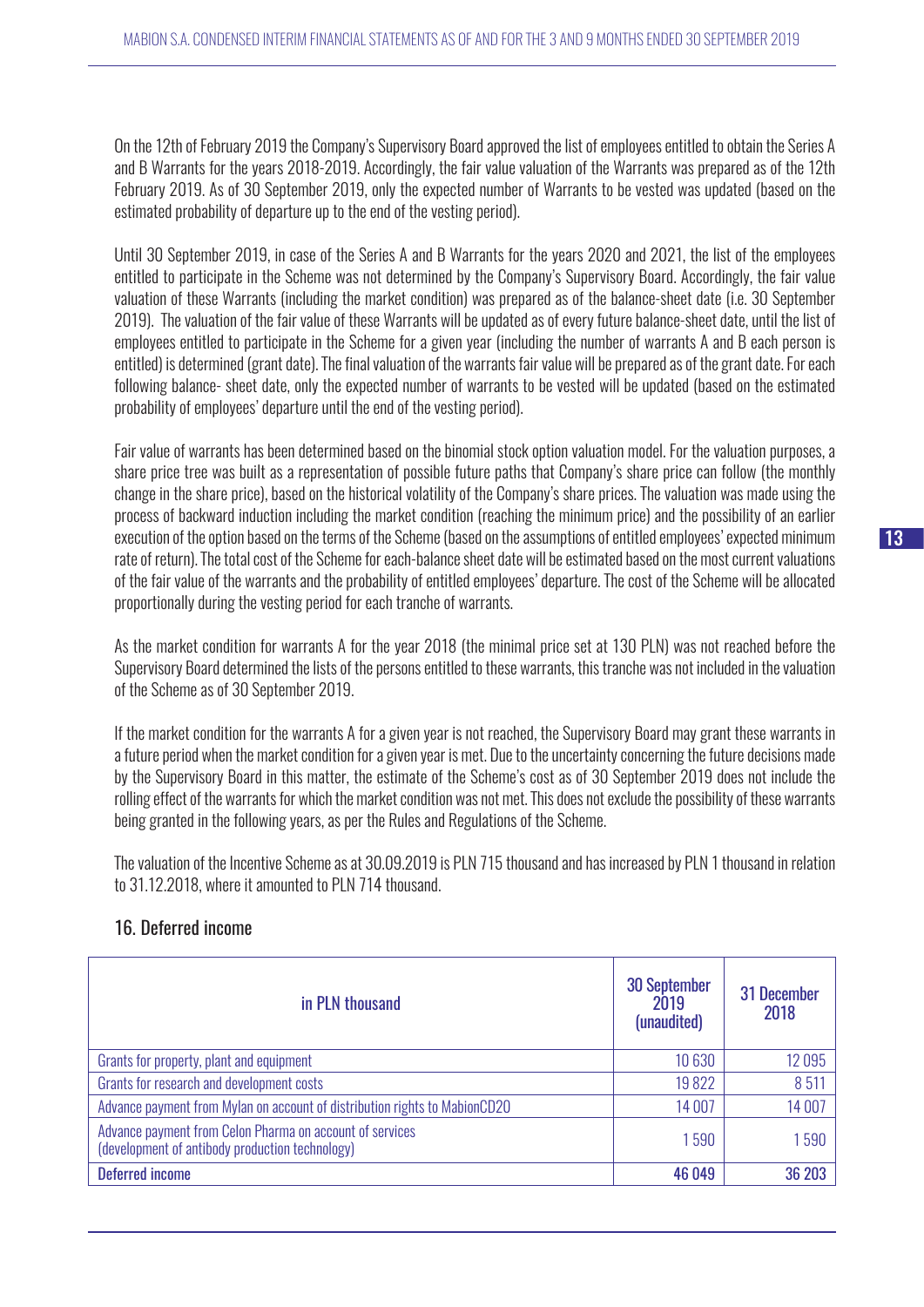The Company has historically financed a portion of its operations through receipt of cash subsidies from the European Regional Development Fund as administered by government institutions in Poland: The Lodz Agency of Regional Development (ŁARR), the Polish Agency for Enterprise Development (PARP) and the National Centre for Research and Development (NCBiR). There have been three projects to finance research and development and/or implementation of MabionCD20, technology of producing human analog insulin ("double cutting") and MabionHER2.

The subsidised fixed assets were put into service in 2015 and their depreciation started by that date. The relevant part of deferred income (grants) was also recognized in the financial result (PLN 1 464 thousand in the nine months of 2019 and PLN 1 464 thousand in the corresponding period ended 30 September 2018 - see also Note 10).

In the current reporting period, the Company received further payments of grants for research and development costs under the Intelligent Development Operational Programme 2014-2020:

- » InnoNeuroPharm sectoral programme in the amount of PLN 224 thousand,
- » MabionCD20 "fast track" sectoral programme in the amount of PLN 11 111 thousand.

The current portion of deferred income is the portion that the Management Board expects to be able to classify as revenue within 12 months from the balance-sheet date. This is particularly the case for:

- a) grants for investments in fixed assets, which will be recognized as revenue in proportion to the value of depreciation writeoffs of tangible fixed assets that have been financed from grants;
- b) advance payment received from Celon Pharma S.A. on account of the remuneration for services related to the development of the manufacturing process of drugs or drug prototypes to be used by Celon Pharma S.A., which will be provided by the Company.

The item of long-term deferred income includes the part in respect of which the Management Board expects to be able to classify it as revenue later than 12 months after the balance-sheet date. This is particularly the case for:

- a) grants for investments in fixed assets, which will be recognized as revenue in proportion to the value of depreciation writeoffs of tangible fixed assets financed from grants;
- b) grants for research and development costs, which will be recognized as revenues when the Company has reasonable assurance that it will be able to satisfy the conditions to use the grants;
- c) advances on account of distribution rights received from Mylan, amounting to PLN 14 007 thousand, which, under the terms of the agreement with Mylan, is no longer returnable, and which will be recognised as revenue when Mabion obtains the marketing authorisation for MabionCD20.

# 17. Refundable advances for distribution rights

The table below presents the list of prepayments for distribution rights received from partners, which Mabion signed distribution agreements with:

| in PLN thousand      | 30 September<br>2019<br>(unaudited) | 31 December<br>2018 |
|----------------------|-------------------------------------|---------------------|
| <b>Mylan</b>         | 45 000                              | 42 297              |
| <b>FARMAK</b>        | 1093                                | 1075                |
| <b>ONKO</b>          | 481                                 | 473                 |
| Sothema Laboratories | 100                                 | 99                  |
| Lyfis                | 26                                  | 26                  |
| <b>Total</b>         | 46 700                              | 43 969              |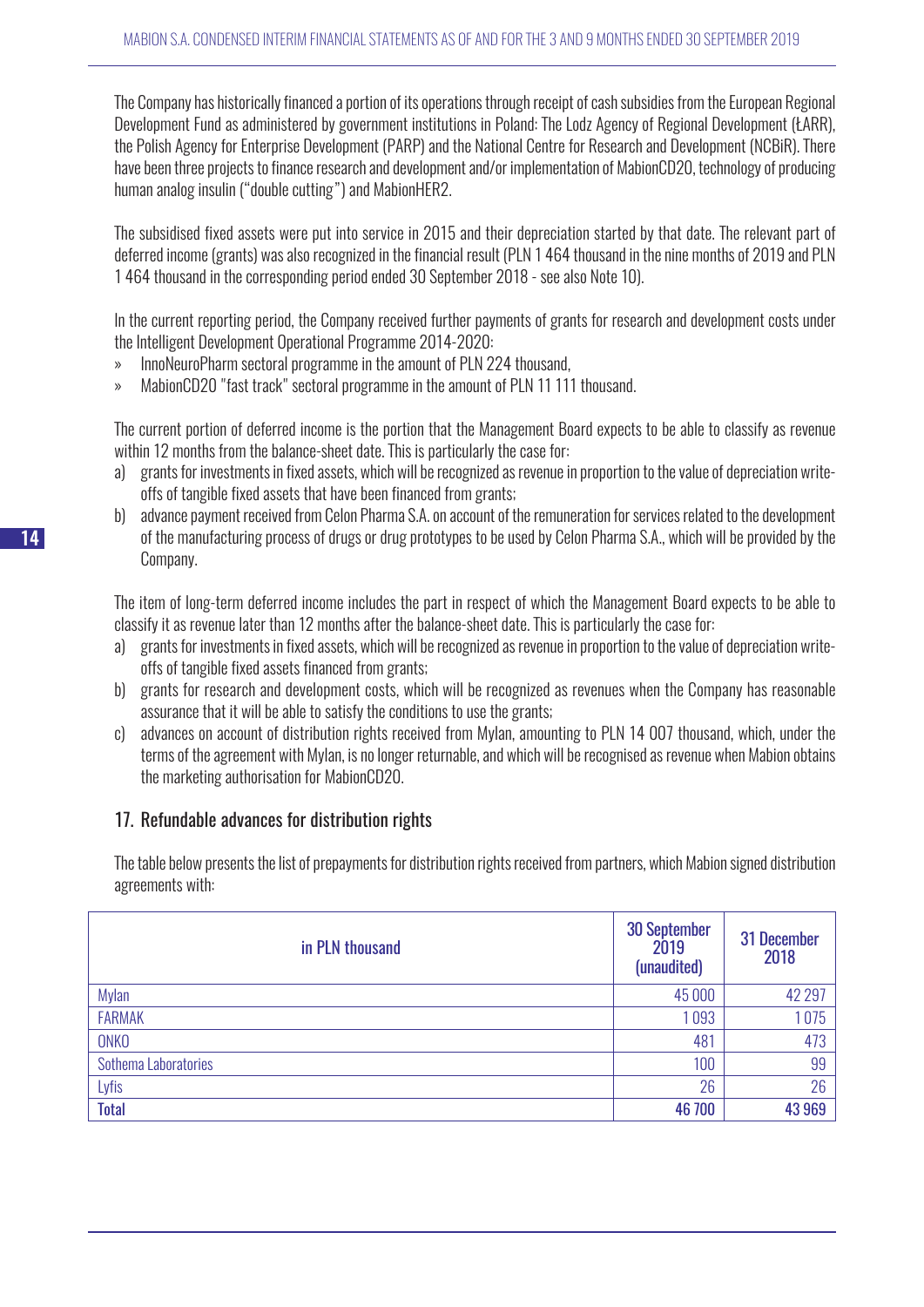The change in the balance of refundable advances on account of distribution rights in the period of 9 months ended 30 September 2019, amounting to PLN 2 731 thousand, results solely from changes in foreign exchange rates, as all advances were denominated in foreign currencies (EUR or USD in the case of Mylan). According to the information contained in the Company's financial statements for the financial year ended 31 December 2018, these advances may be repayable and are treated by the Company as current liabilities. In the period covered by these condensed interim financial statements, there were no significant changes in the terms and conditions of agreements with the distribution partners.

# 18. Loans and borrowings

#### a) Bank loans

On 17 July 2018, the Company concluded an agreement with Santander Bank Polska S.A. (formerly Bank Zachodni WBK S.A.) on a revolving credit facility to finance the Company's operating activities, for a period of two years from the date of conclusion of the agreement. The amount of the Loan granted is PLN 30 million, however, the Loan of PLN 15 million may be disbursed after the formal and legal conditions are met and the collateral is established, and the Loan above PLN 15 million may be disbursed after the Company obtains a positive decision of the European Medicines Agency concerning the registration of MabionCD20. The interest rate on the Loan is variable and based on WIBOR 1M plus the Bank's margin determined on arm's length terms. The Loan is secured with a contractual mortgage on the first place in the mortgage register up to the amount not exceeding PLN 45 million, established on the Company's property right to the real estate in Konstantynów Łódzki and a transfer of receivables to the Bank under a building/construction insurance agreement on this real estate, a statement on submission to enforcement by way of a notarial deed pursuant to Article 777 § 1 item 5 of the Act on Public Procurement, each time up to the amount of 150% of the loan amount as well as suretyships and other forms of collateral granted by entities related to the Company (main shareholders of the Company). The agreement contains numerous obligations of the Company towards the Bank and situations constituting a breach of the agreement resulting, among others, in the possibility of its termination by the Bank. As at 30 September 2019, no covenant had been broken. All collateral for the Loan was established within the period specified in the loan agreement. In the reporting period and as at 30 September 2019 the Company did not make use of the possibility of incurring debt under the Loan.

# b) Loans from shareholders and related entities

In the current reporting period, the Company did not incur any loans from shareholders or related entities. The balance of loans from shareholders and related entities as at 30 September 2019 is 0 (zero).

# c) Asset-backed loans

The Company is a party to leaseback agreements to finance the purchase of laboratory equipment, which are treated as loans due to the fact that the purchases of equipment financed in this way were first and foremost fully paid for by the Company and the lease agreements contain irrevocable offers to repurchase the equipment subject to the agreement at the end of the lease term. These agreements are concluded for a period of 3 to 4 years and are secured with blank promissory notes. The lessor has the right to fill in a promissory note up to the amount equal to all due and unpaid receivables of the lessor under the lease agreement, in particular receivables from lease payments, damages, contractual penalties or reimbursement of costs, including interest, in case the Company has not paid any of these receivables on the due date.

As at 30 September 2019 the total value of outstanding loans secured with assets amounts to PLN 1 614 thousand. In the period from 01.01.2019 to 30.09.2019 the Company did not contract any new loan agreements secured with assets.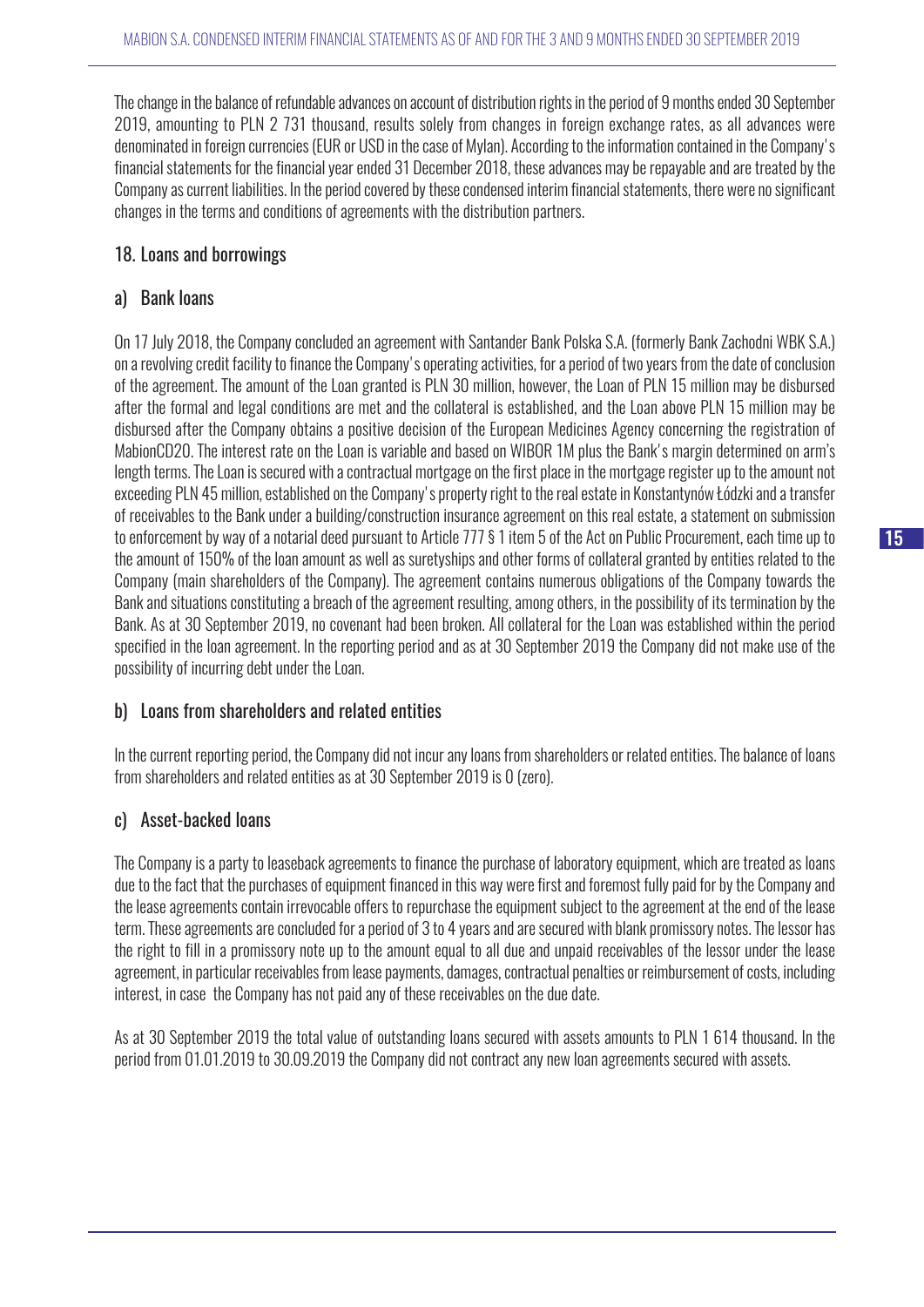#### 19. Leases

#### a) Operating lease

The Company leases office space in Łódź under an operating lease agreement that expires on 17 August 2020, with an early termination option in 2018 without penalty. The total amount of minimum future lease payments as at 30 September 2019 was PLN 180 thousand in 2019. The lease recognized in the first 9 months of 2019 amounted to PLN 528 thousand.

The lease agreement contains an indexation clause providing for rent increases starting from 1 January 2016 based on the consumer price index. It is expected that the indexation of rent will not have a significant impact on the Company's liabilities.

On 31 October 2018 the Company submitted to the Lessor a statement of termination of the lease agreement for premises at Fabryczna 17 in Łódź as of 1 November 2018, with 6 months' notice and a proposal to extend the notice period to December 31, 2019. The proposal was accepted by the Lessor and the parties signed a relevant annex to the agreement in February 2019.

Therefore, the Company decided to shorten the depreciation period of investments in third-party fixed assets related to the lease of office space in Łódź, starting from 1 January 2018.

Currently, the Company is considering concluding a contract for the next period relating to the leased space. The final decision should be made by the end of 2019.

#### b) Finance lease

The Company uses vehicles and laboratory equipment pursuant to finance lease agreements.

The Company concludes lease agreements for a period of 3 to 5 years. These agreements are secured by blank promissory notes. The lessor has the right to fill in a promissory note up to the amount equivalent to all amounts due but not paid under the respective lease agreement, in particular lease instalments, compensation, contractual penalties and expenses together with interest, in case the Company would be in arrears with payments of any of the above-mentioned amounts on its due date.

The change in the interest rate constituting an element of calculation of lease instalments is a parameter which results in change in lease instalments. All lease agreements contain option to purchase leased assets at the end of the lease period.

In the period covered by these condensed interim financial statements, the Company concluded new lease agreements, as a result of which it recognized new components of property, plant and equipment worth PLN 1 600 thousand and a finance lease liability of PLN 1 600 thousand.

The total gross carrying amount of finance lease assets as at 30 September 2019 is PLN 11 777 thousand. The table below presents information about minimum future lease payments and the current value of minimum lease payments as at 30 September 2019 and 31 December 2018.

| in PLN thousand        | <b>Minimum future</b><br>lease payments<br>as at<br><b>30 September</b><br>2019<br>(unaudited) | <b>Current value</b><br>of minimum lease<br>payments as at<br><b>30 September</b><br>2019<br>(unaudited) | <b>Minimum future</b><br>lease payments<br>as at<br>31 December<br>2018 | <b>Current value</b><br>of minimum lease<br>payments as at<br>31 December<br>2018 |
|------------------------|------------------------------------------------------------------------------------------------|----------------------------------------------------------------------------------------------------------|-------------------------------------------------------------------------|-----------------------------------------------------------------------------------|
| Within 1 year          | 1716                                                                                           | 1582                                                                                                     | 1377                                                                    | 1324                                                                              |
| From 1 year to 5 years | 2694                                                                                           | 2 2 1 6                                                                                                  | 2 3 7 5                                                                 | 2027                                                                              |
| <b>Total</b>           | 4410                                                                                           | 3798                                                                                                     | 3752                                                                    | 3 3 5 1                                                                           |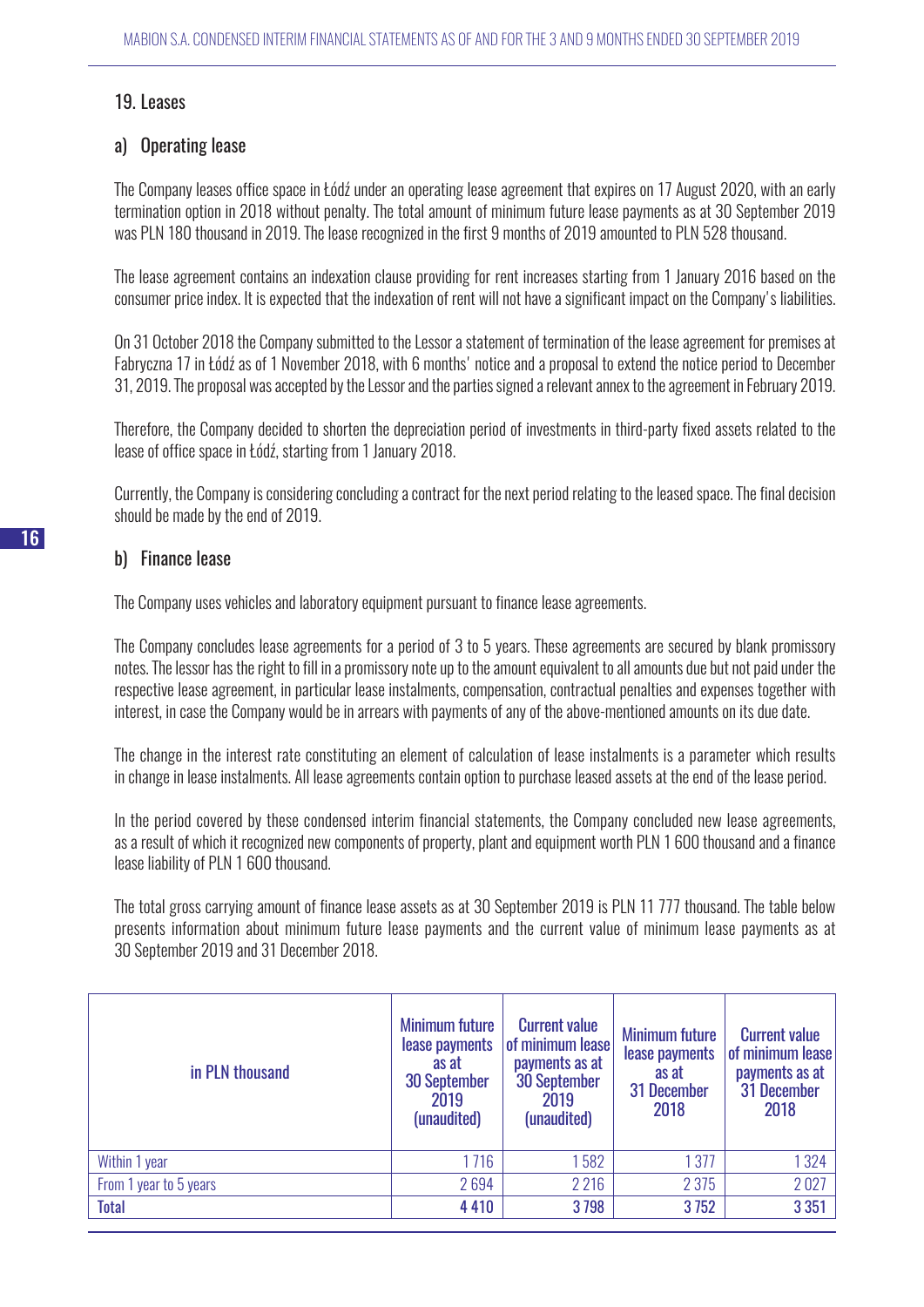# 20. Trade and other liabilities

| in PLN thousand                                     | <b>30 September</b><br>2019<br>(unaudited) | 31 December<br>2018 |
|-----------------------------------------------------|--------------------------------------------|---------------------|
| <b>Trade liabilities</b>                            | 12082                                      | 14 2 5 8            |
| Social security and personal income tax on salaries | 971                                        | 799                 |
| Provision for unused leave                          | 448                                        | 441                 |
| Other liabilities                                   | 2080                                       | 1272                |
| <b>Company Social Benefit Fund (ZFSS)</b>           | 133                                        |                     |
| <b>Total trade and other liabilities</b>            | 15 7 14                                    | 16 770              |

The Management Board of Mabion S.A., by Resolution No. 1/XII/2018 of 10 December 2018, adopted the Rules and Regulations of the Company Social Benefit Fund effective from 1 January 2019. The costs of write-off for the Company Social Benefit Fund for 2019 were estimated at PLN 249 thousand.

#### 21. Effective income tax rate

In the current reporting period, the Company did not generate any profits which would constitute the basis for payment of income tax and did not meet the criteria for recognition of deferred tax assets. Therefore, the effective income tax rate was 0 (zero).

As at 30 September 2019, the Company conducted its business operations in Poland under three permits issued by the ŁSSE. In 2019, there were no significant changes in the amounts and terms of the Company's tax reliefs, i.e. the Company is entitled to the relief until 31 December 2026 by reducing the amount of corporate income tax liability.

In the period of 9 months ended 30 September 2019 the Company incurred a tax loss of PLN 13 821 thousand. The Company did not recognize a deferred tax asset for this loss due to the failure to meet the conditions of IAS 12 as to the probability of achieving tax revenues allowing to use the loss before the end of the period for its utilization.

The amount of tax losses from previous years was presented in the financial statements for the financial year ended 31 December 2018.

#### 22. Financial risk management

With respect to the type of financial risks to which the Company is exposed, the amount of exposure and management of these risks, there were no significant changes as compared to the last annual financial statements.

#### 23. Fair value of financial instruments measured at amortised cost

The Company does not have any financial instruments measured at fair value. For the purpose of disclosure of the fair values in relation to the financial instruments measured at amortized cost, the Company has used the method based on the discounted cash flow.

The main items of financial instruments measured at amortized cost are: short-term bank loans and borrowings and refundable advances for distribution rights. The Company's management assesses that the fair value of these items approximates their balance-sheet value.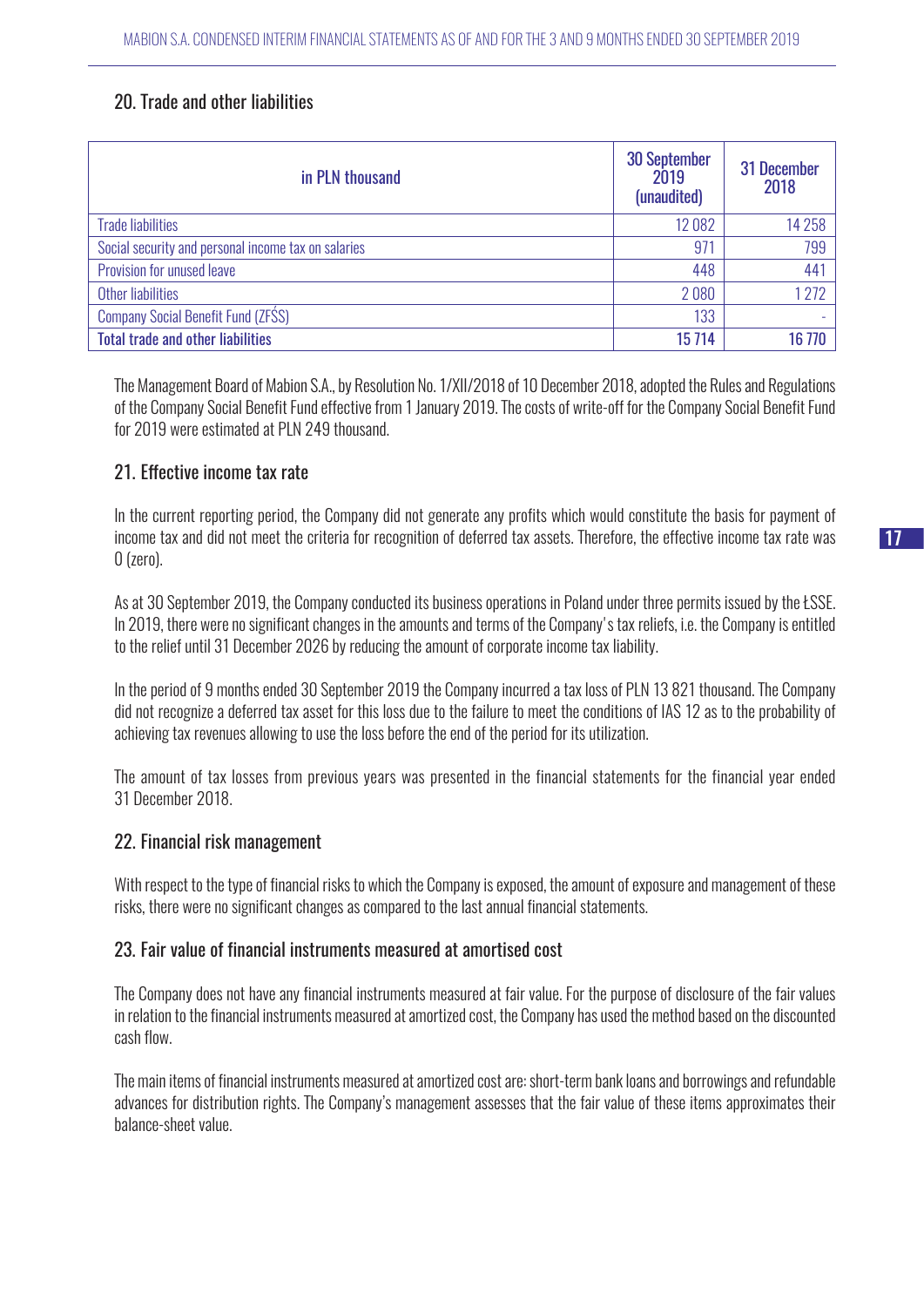# 24. Related party transactions

The Company does not have any direct or ultimate controlling entity.

In the period covered by these condensed interim financial statements, the Company did not conduct any sales or purchases from related entities on conditions significantly different from arm's length conditions.

In the reporting period ended 30 September 2019 a gratuitous surety granted to the Company in 2018 by Glatton Sp. z o.o. was in force in the amount of up to PLN 45 million. The surety relates to the revolving credit agreement of 17 July 2018 concluded with Santander Bank Polska S.A. (formerly Bank Zachodni WBK S.A.) for a period of two years to finance the Company's operating activities. As at 30 September 2019 and in the reporting period, the Company did not use the credit line granted.

#### Key management compensation (incl. share-based payment and remuneration)

On 12 February 2019, the Supervisory Board of the Company granted an incentive award to Mr Artur Chabowski and Mr Sławomir Jaros in connection with the Company's acquisition of a grant from EU funds in 2018. The award in the total amount of PLN 140 thousand was paid in March 2019 and the entire award was recognized in 2018 costs.

On 9 April 2019, the Supervisory Board of the Company issued a positive opinion on the budget assumptions for the payment of awards to key employees and Members of the Management Board responsible for the process of preparing registration documentation for MabionCD20.

In accordance with the Resolution of the Supervisory Board, the payment of the part of the award in the amount of PLN 200 thousand constituting not more than 25% was made by 2 May 2019. The remaining part of the award will be due after the date of the European Commission's positive decision to grant marketing authorisation for MabionCD20 in the European Union. The Company recognized the cost of awards and provisions for such awards in the reporting period ended 30.09.2019. The amount of the estimated provision as at 30.09.2019 was PLN 199 thousand.

On 25 April 2019, Mr. Artur Chabowski tendered his resignation from the position of President of the Management Board of the Company. The resignation came into force on 30 June 2019. The Company's liabilities and costs resulting from the agreements between the parties have been appropriately disclosed in these financial statements.

The remuneration of the key management of the Company and its Supervisory Board is presented below:

| in PLN thousand                                                | 1 January 2019<br>-30 September<br>2019<br>(unaudited) | 1 January 2018<br>-30 September<br>2018<br>(unaudited) |
|----------------------------------------------------------------|--------------------------------------------------------|--------------------------------------------------------|
| <b>Remuneration of the Supervisory Board Members</b>           | 361                                                    | 217                                                    |
| <b>Remuneration of the Management Board Members</b>            | 1 1 8 7                                                | 924                                                    |
| Share-based payments made                                      | 6                                                      | 109                                                    |
| Severance pays                                                 | 135                                                    |                                                        |
| Awards                                                         | 200                                                    |                                                        |
| Compensation for non-competition clause                        | 290                                                    |                                                        |
| <b>Total short-term remuneration</b>                           | 2 1 7 9                                                | 1 2 5 0                                                |
| Provisions for awards                                          | 199                                                    |                                                        |
| Total remuneration of key management and the Supervisory Board | 2 3 7 8                                                | 250                                                    |

Under the item Remuneration of the Management Board Members the Company presents remuneration under both employment contracts and appointments.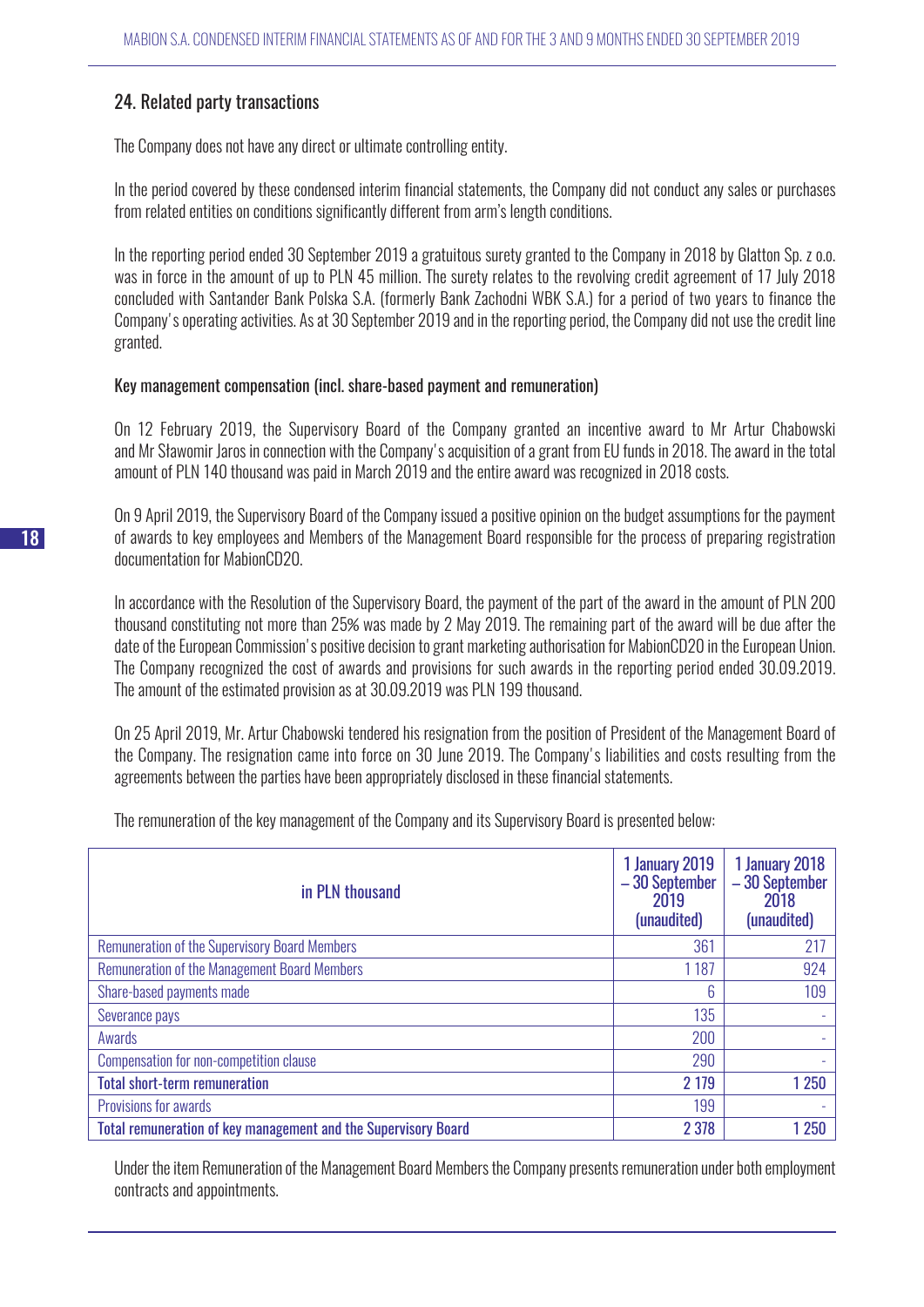#### 25. Contingent liabilities and contractual commitments

#### a) Contractual commitments

As at 30 September 2019, the Company did not have any contractual obligations concerning the acquisition of property, plant and equipment, intangible assets or development work.

#### b) Contingent liabilities

Pursuant to the non-competition agreement of 25 April 2019, the resigning President of the Management Board is entitled to additional compensation in the amount of PLN 200 thousand provided that the Company concludes two agreements with the Polish Agency for Enterprise Development (PARP) on co-financing as part of the Smart Growth Operational Programme by 31 March 2020.

#### 26. Settlements of court litigations

The Company is not a party to any judicial, regulatory or arbitration proceedings that could, in the opinion of management, have a material adverse effect on its financial condition, operations or cash flows.

#### 27. Events after the balance sheet date

On 21 October 2019, the Management Board of Mabion S.A. agreed with the European Investment Bank (EIB) the financing conditions for granting the Company an unsecured loan, paid in three tranches disbursed subject to the satisfaction of specified conditions, up to the aggregate amount of EUR 30 million, following the execution of the appropriate documentation, including the finance contract (Finance Contract) and agreement on issuing subscription warrants to the EIB (Warrant Agreement). On the same day, the Management Board of Mabion S.A. adopted a resolution on the decision to execute financing documentation, including the Finance Contract and the Warrant Agreement, on the conditions agreed with the EIB. On 21 October 2019, the Supervisory Board of the Company issued a positive recommendation to the Management Board regarding the adoption of the resolution concerned. The Finance Contract based on the agreed financing conditions was signed on 24 October 2019, while the Warrant Agreement was signed on 31 October 2019.

The funds obtained as part of the loan granted will be used to finance investment and research and development projects, including those related to the development of biosimilar and innovative biological drugs in Poland, and the development of the Company's research and development infrastructure and production capacity. The terms of the Finance Contract stipulate that individual tranches of financing will be repaid within 5 years from the date of drawdown of a given tranche. The loan availability period is 36 months from the date of conclusion of the Finance Contract. The loan bears fixed interest at the rate of no more than 2.7% per annum. The Finance Contract contains provisions imposing restrictions on the Company, including within the scope of disposal and encumbrance of material assets, granting loans and guarantees, as well as paying dividends and incurring financial liabilities in excess of the agreed thresholds. Violation of the Company's obligations indicated in the Finance Contract will authorize the EIB to demand immediate repayment of the loan.

The condition for EIB financing to be made available (disbursed) is, inter alia, the issue of C series subscription warrants by the Company, which will be taken up by the EIB and will entitle to subscribe for the Company's Series T shares representing 2.85% of the Company's share capital as at the issue date. To this end, the Company convened an Extraordinary General Meeting for 29 November 2019 to adopt a resolution on the conditional increase in the Company's share capital by issuing Series T ordinary bearer shares with the simultaneous deprivation of the pre-emptive right of the current shareholders of the Company in their entirety, issuing Series C subscription warrants with the simultaneous deprivation of the pre-emptive right of the current shareholders of the Company in their entirety and amendments to the Company's statute. The issue of subscription warrants to the EIB is part of the remuneration for the EIB for providing financing and enables a significant reduction in current debt service costs compared to standard credit products provided by financial institutions. Pursuant to the Warrant Agreement, the main conditions for issuing subscription warrants and taking up shares are as follows: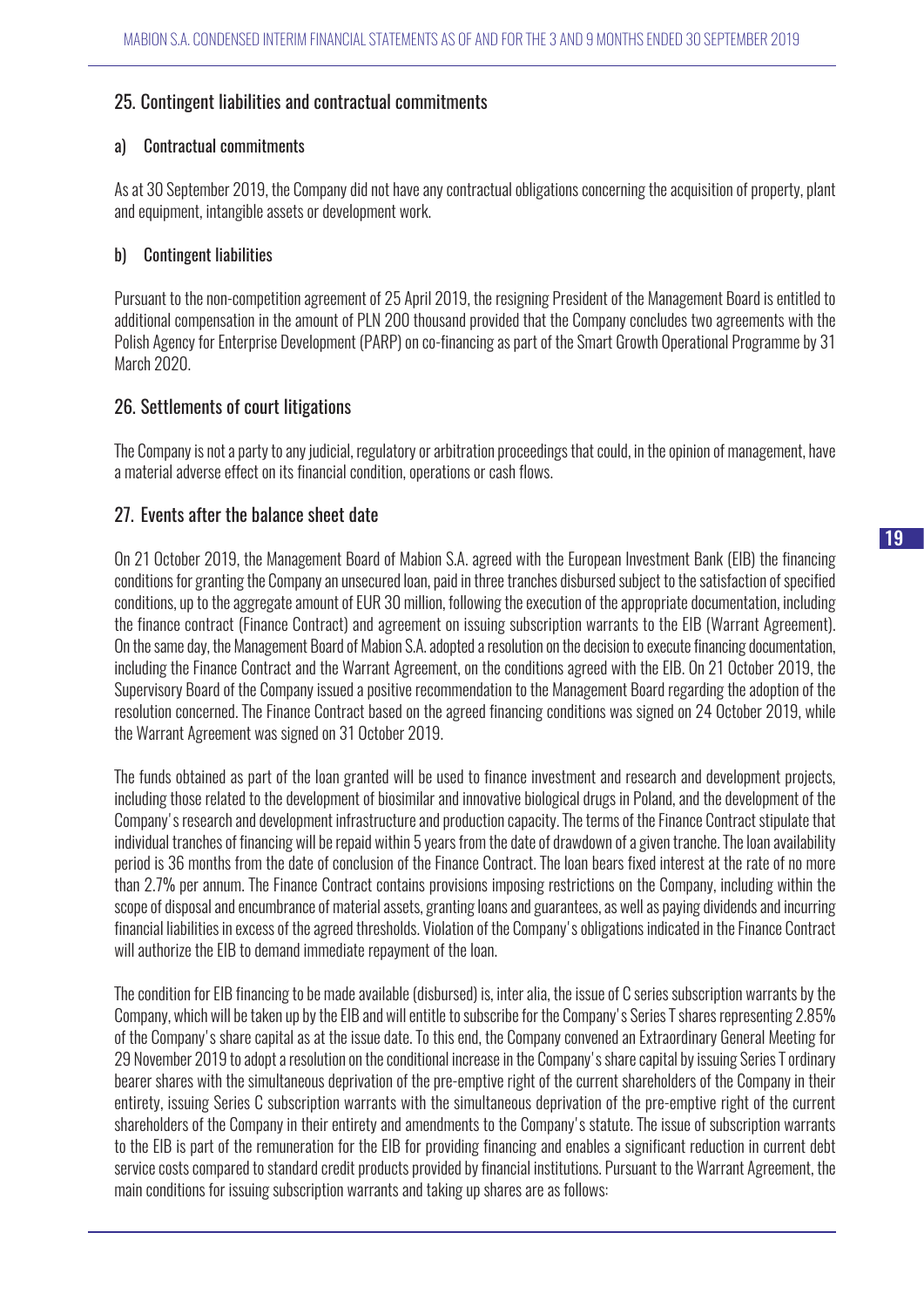- 1. warrants will be taken up by the EIB free of charge and will entitle it to subscribe for Series T shares of the Company at the issue price of PLN 0.1 per share;
- 2. subscription warrants will be transferable without restrictions to the EIB's affiliates, and to other entities only on the basis of a sales contract;
- 3. in the cases specified in the Warrant Agreement in which the share of the series T shares in the Company's share capital would fall below 2.85%, the Company will be required to issue additional warrants to EIB in a number ensuring that the shares subscribed for based on the warrants represent 2.85% of the Company's share capital.

The Warrant Agreement regulates the cases in which the rights from subscription warrants may be exercised and the rights and obligations of the parties regarding the transfer and acquisition of subscription warrants and Series T shares (including limiting the transferability of Series T shares within 6 months from the date they were taken up, subject to specified exceptions in the Warrant Agreement). The Company announced the agreement on financing conditions in its current report No. 26/2019 of 21 October 2019 and the convening of the Extraordinary General Meeting in its current report No. 28/2019 of 30 October 2019.

On 23 October 2019, the Management Board of Mabion S.A. informed that it had received information from the agent representing the Company before the FDA that the Company had been granted the opportunity to hold a Type 3 BPD meeting with the FDA and that the meeting would be scheduled for 22 January 2020. The purpose of the meeting is to obtain confirmation of the regulatory strategy regarding the possibility of submitting an application for registration of MabionCD20 in the United States of America. The appointment of the Type 3 meeting date is the next stage of the implementation of activities aimed at obtaining registration of MabionCD20 in the USA. It is the result of the FDA's assessment of the dossier submitted by the Company, including full reports from MabionCD20 clinical trials conducted using the European reference drug MabThera in patients with RA (rheumatoid arthritis) and NHL (Non-Hodgkin's Lymphoma), the results of the MabionCD20 analytical similarity study (clinically tested drug series) with the European (MabThera) and American (Rituxan) reference, as well as the bridging clinical study protocol. The appointment does not guarantee the positive effect of these activities. The company also stipulates that the FDA has the right to change the date of the meeting. The Company informed about the event in its current report No. 27/2019 of 23 October 2019.

On 10 and 11 November 2019, the Company obtained from the company contracted to deposit the answers the confirmation that the Company's answers under the second round of questions received from EMA as part of Day 180 stage of the MabionCD20 drug registration procedure in two registration applications (NHL and RA) were successfully entered into the electronic system of EMA. Submission of responses ("Day 181" stage) allows the EMA to continue its assessment of the applications. The Company is currently at the Day 181 stage of the procedure. Since Day 181 of the procedure, both applications will be examined in parallel. The Company is awaiting the opinion of the Committee for Medicinal Products for Human Use (CHMP), which is a prerequisite for EMA's marketing authorization for MabionCD20. The Company informed about these events in its current reports No. 29/2019 and 30/2019 published on 10 and 11 November 2019, respectively.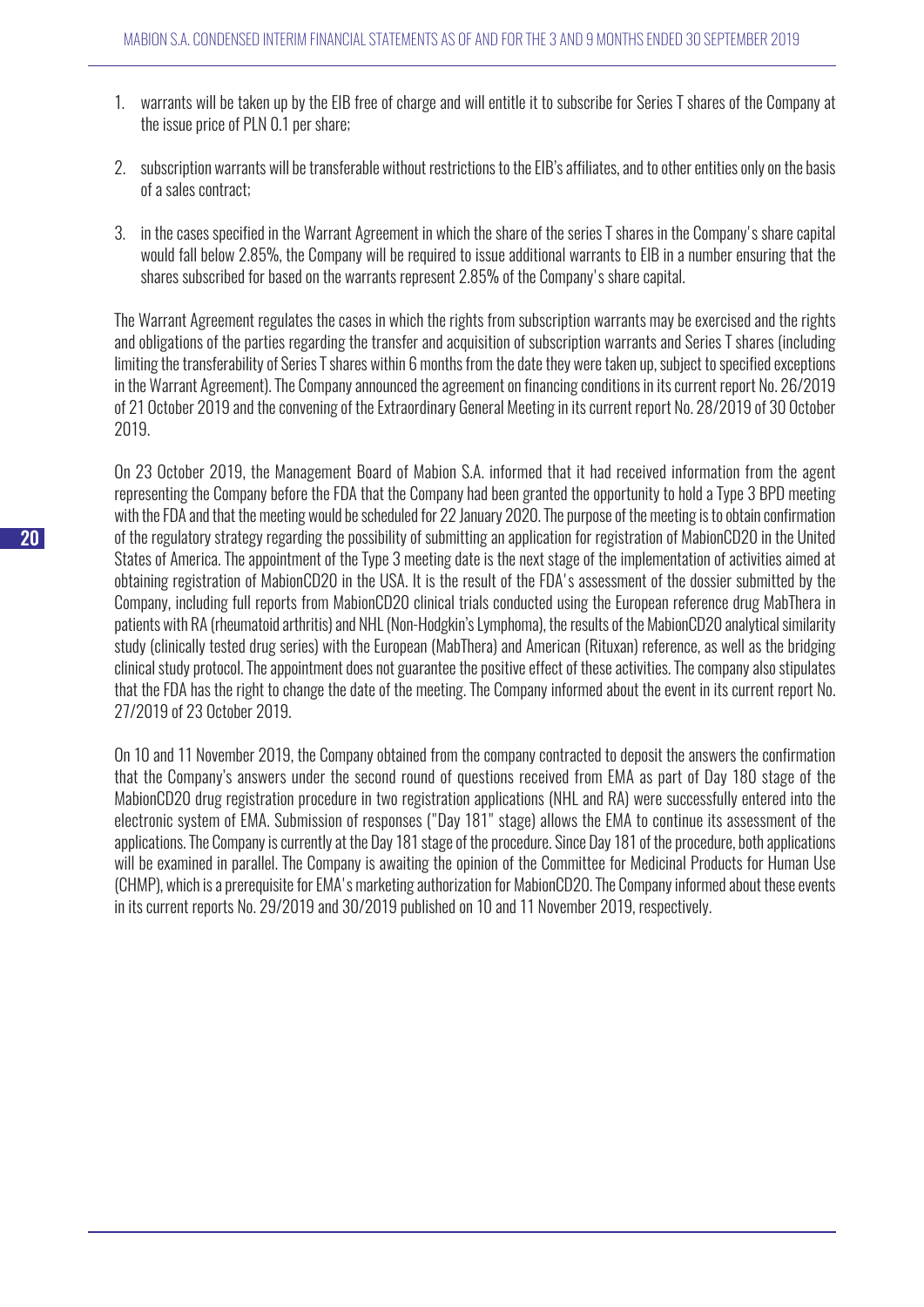Management Board Konstantynów Łódzki, 14 November 2019.

Sławomir Jaros **Grzegorz Grabowicz** Grabowicz Jarosław Walczak Member Member Member of the Management Board of the Management Board of the Management Board

Jolanta Baranowska Chief Accountant